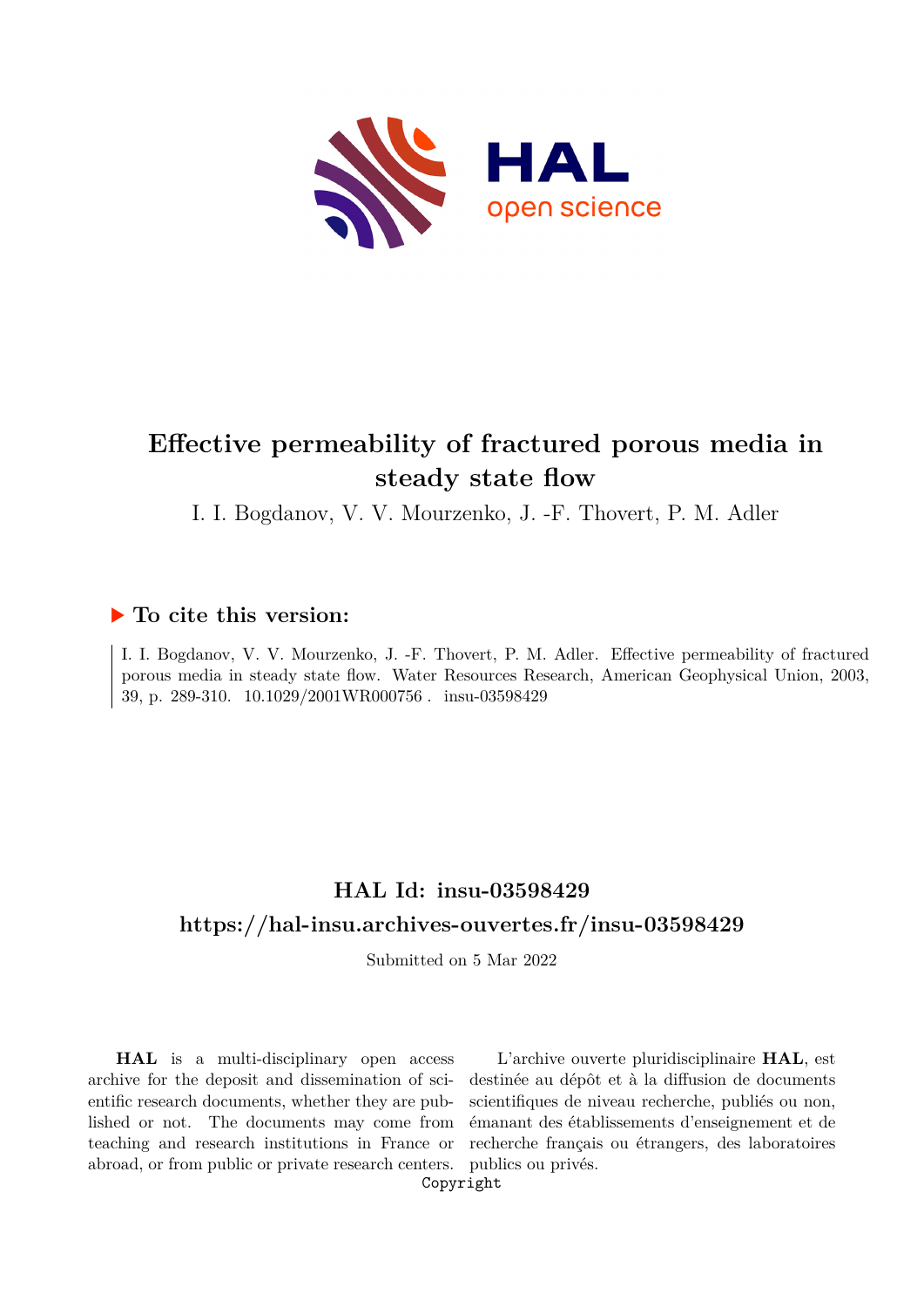# Effective permeability of fractured porous media in steady state flow

I. I. Bogdanov, $<sup>1</sup>$  V. V. Mourzenko, and J.-F. Thovert</sup> Laboratoire de Combustion et de Detonique, SP2MI, Futuroscope, France

## P. M. Adler

Institut de Physique du Globe de Paris (IPGP), Paris, France

Received 22 June 2001; revised 4 February 2002; accepted 4 February 2002; published 30 January 2003.

[1] Flow in fractured porous media was first investigated by Barenblatt and Zheltov [1960] and *Barenblatt et al.* [1960] by means of the double-porosity model. A direct, exact, and complete numerical solution of the flow in such media is given in this paper for arbitrary distributions of permeabilities in the porous matrix and in the fracture network. The fracture network and the porous matrix are automatically meshed; the flow equations are discretized by means of the finite volume method. This code has been so far applied to incompressible fluids and to statistically homogeneous media which are schematized as spatially periodic media. Some results pertaining to random networks of polygonal fractures are presented and discussed; they show the importance of the percolation threshold of the fracture network and possibly of the porous matrix. Moreover, the influence of the fracture shape can be taken into account by means of the excluded volume. INDEX TERMS: 1829 Hydrology: Groundwater hydrology; 3210 Mathematical Geophysics: Modeling; 3230 Mathematical Geophysics: Numerical solutions; 5104 Physical Properties of Rocks: Fracture and flow; 5114 Physical Properties of Rocks: Permeability and porosity; KEYWORDS: permeability, fractured medium, reservoir, discrete fracture network

Citation: Bogdanov, I. I., V. V. Mourzenko, J.-F. Thovert, and P. M. Adler, Effective permeability of fractured porous media in steady state flow, Water Resour. Res., 39(1), 1023, doi:10.1029/2001WR000756, 2003.

#### 1. Introduction

[2] Consider a set of fractures which are embodied in a porous solid matrix. An academic example of such a medium is displayed in Figure 1; the fractures are permeable as will be made more precise in the second Section and they are surrounded by a permeable porous medium; both permeabilities may vary with space. Hence, when a fluid is flowing through such a medium, the fractures and the porous matrix interact. Historically, this complex situation was first addressed by Barenblatt and Zheltov [1960] and Barenblatt et al. [1960]. In their double-porosity model, the porous matrix and the fracture network are viewed as overlapping and mutually communicating continua. These papers motivated many further works, since the topic is of large industrial interest. Most natural water or oil underground reservoirs are fractured and the major portion of these precious fluids is stored in the porous matrix; however, they tend to flow toward the wells through the easiest paths, i.e., through the fracture network. Hence, a detailed study of the interaction between the porous matrix and the fractures is necessary to better predict the reservoir properties.

[3] *Warren and Root* [1963] modeled a fractured porous rock as an idealized system made up of identical rectangular porous parallelepipeds separated by an orthogonal network

of fractures. Flow is assumed to take place in the fracture network which is fed by the porous blocks. This sort of model was further developed by Odeh [1965] for reservoirs in which the pattern of fractures was not known.

[4] All these equations have been thoroughly studied in the literature with many different boundary conditions. It is not our purpose to review them here; the interested reader may consult the following references: van Golf-Racht [1982], Chen [1989, 1990], and Pinder et al. [1993].

[5] This type of model provides a phenomenological description which is valid on a large scale, where the fractured medium properties are represented by macroscopic effective coefficients. However, due to its continuous character, it cannot describe singular features, such as the interaction of a well with a single fracture of the network; it cannot either be applied when the medium is heterogeneous on all scales up to the field scale.

[6] Other possible approaches have been presented by Adler and Thovert [1999]. The most important is probably the multiscale analysis of flow through fractured porous media which was initiated by Aifantis [1980] and extended by Arbogast et al. [1990], Lévy [1988, 1990], and Panfilov [1990, 1994].

[7] The present work is based on a three-dimensional discrete description of the fracture network and of the embedding matrix. Hence, any fracture network geometry, any type of boundary condition and any distribution of the fracture and matrix properties can be addressed, without simplifying approximations. Therefore this description can be used to investigate any type of flow or transport prob-

<sup>&</sup>lt;sup>1</sup>Also at Institut de Physique du Globe de Paris (IPGP), Paris, France.

Copyright 2003 by the American Geophysical Union. 0043-1397/03/2001WR000756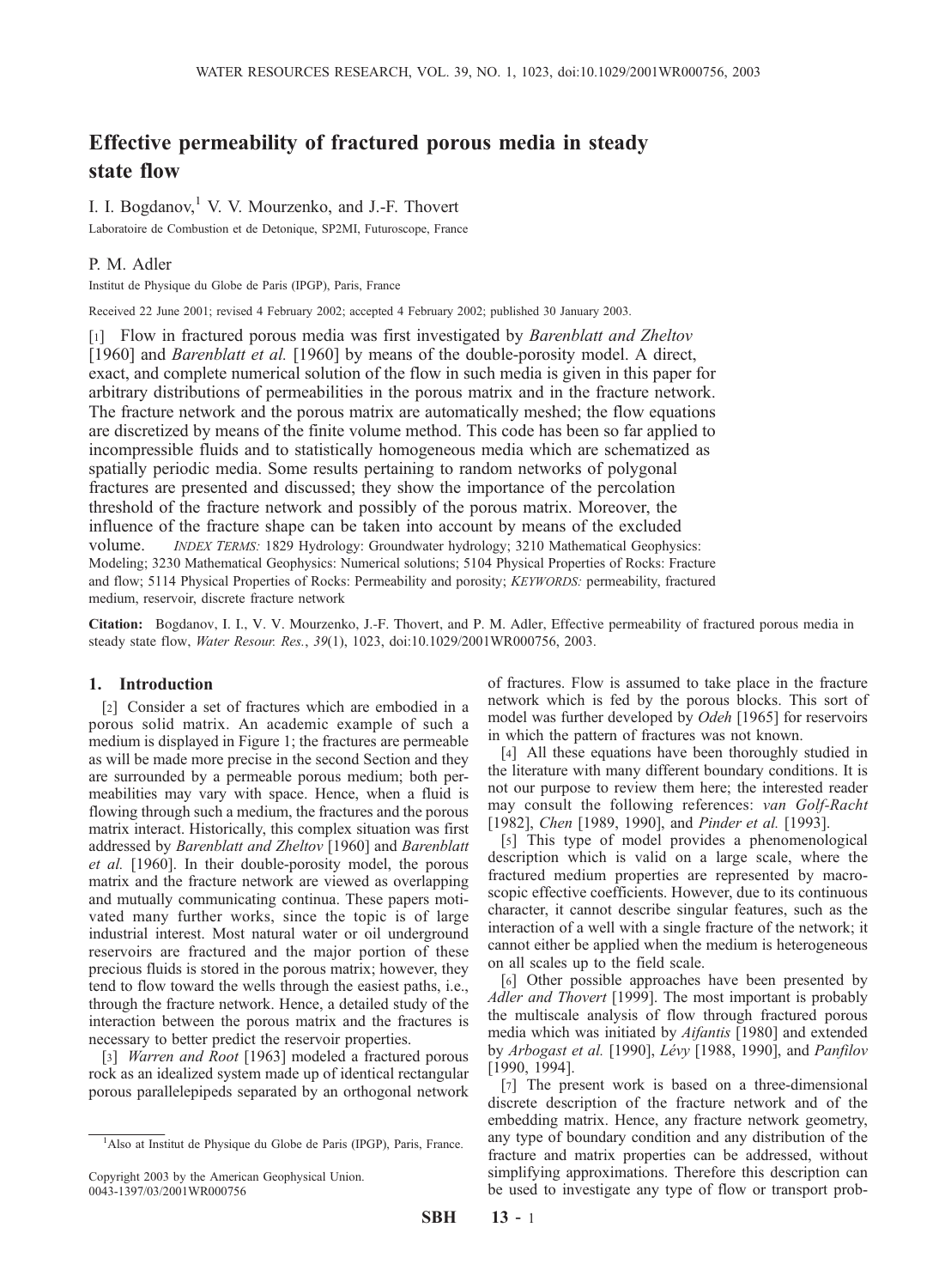

Figure 1. Example of a three-dimensional fracture network made of identical polygons. The volume of size  $L<sup>3</sup>$ contains 495 hexagons;  $L = 12R$ , where R is the radius of the circle in which the hexagon is inscribed.

lems, as well as other processes which may be considered in future developments, such as mechanical deformation and hydromechanical coupling, that simplified models like equivalent pipe networks are at a loss to address. The main drawback of this direct approach used to be its computational requirements, but thanks to the progress of the computers it is not a real issue anymore. The numerical tools described here are able to handle several hundreds of fractures.

[8] The history of discrete fracture models goes about twenty years back, with for instance the two-dimensional model of Long et al. [1982]. Soon after, three-dimensional fracture networks made up of disk-shaped or polygonal fractures were addressed, but they were generally converted into approximately equivalent networks of one-dimensional pipes [e.g., Long et al., 1985; Cacas et al., 1990a, 1990b). The package MAFIC, in the FRACMAN suite of Golder Associates, still makes use of this approach [Dershowitz and Fidelibus, 1999]. This simplification allows for fast calculations with large networks, but interaction with the rock matrix can obviously be accounted for only by using an approximate description. For instance, they are introduced by a one-dimensional dual-porosity approach in MAFIC [Dershowitz and Miller, 1995].

[9] Another set of models makes use of boundary element methods to provide a more detailed description of the flow in the fractures [Elsworth, 1986a, 1986b; Andersson and Dverstorp, 1987]. This accounts much better than pipe networks for the complex hydraulic interactions of several mutually intersecting fractures. However, the boundary element method is ill-suited to describe the interactions with the imbedding matrix.

[10] In a third approach, a two-dimensional mesh is constructed on the fracture network, such as in MAFIC (as an alternative to the pipe model), ROCKFLOW [Kaiser et al., 1999] or FRACAS [Bruel, 2001]. Flow in the fractures is solved by finite elements or finite volume methods, but exchanges with the matrix, when they are accounted for, are described by a dual porosity interaction with unresolved blocks. The numerical model COMP-FLOW [*Unger et al.*, 1995] and its extension by *Slough* et al. [1999] operate along the same lines, with the additional condition that all the fracture planes are orthogonal, so that only rectangular fracture elements and matrix blocks exist.

[11] Very few discrete fracture numerical models incorporate a full 3d description of both fracture and matrix flow. PORFLOW [Runchal, 2000] was devised to model flow in porous media, but it can accommodate a few discrete fractures, along the elements of the mesh. The package TOUGH2 [see, e.g., Wu and Pruess, 2000] is also originally dedicated to porous media, and it does not incorporate fractures as discrete elements; fractures are covered by volume elements, and a dual-porosity model is applied. Granet et al. [1998] mesh both the fracture and matrix spaces, but in two dimensions only. Finally, flow in the rock matrix may be simulated in MAFIC using a fully discretized rock matrix; however, according to the product documentation, the fully-discretized approach becomes cumbersome as the complexity of the fracture networks increases.

[12] The main obstacle to a full three-dimensional description seems to be the lack of an appropriate 3D mesh generator. A possible exception is the model of Bastian et al. [2000], coupled with the mesh generator of Schöberl [1997], but we are not aware of any systematic application of this software.

[13] The purpose of this paper is to briefly present the methodology and the first results obtained in the determination of the permeability of fractured porous media. It is a significant extension of our previous paper on the permeability of fractured media [Koudina et al., 1998]. We address here steady state single-phase flow. The code can be applied to case studies, in an arbitrary setting, or to determine the macroscopic properties of a fractured medium to be used in an upscaled description, as done in the present case. Hence, the main contribution of this paper is to provide a first systematic parametric study of the influence of fracture density and conductivity on the effective macroscopic permeability of fractured media, based on a fully three-dimensional discrete fracture model. Unsteady singlephase compressible flow is addressed in the same general setting by *Bogdanov et al.* [2003] and two-phase flow is currently under investigation.

[14] This paper is organized as follows. Section 2 provides the basic equations; flow is governed by two Darcy laws, one in the porous matrix and one in the fractures, with two different permeabilities. In addition, a resistance to flow perpendicular to the fracture is introduced. Then, this set of equations is made dimensionless and the physical situation can be characterized by a series of parameters; the most important is the ratio between the fracture and matrix permeabilities.

[15] Section 3 describes the discretization of the previous system of equations, which necessitates two steps. The first one, which is by far the more difficult, consists in the meshing of the fracture network by triangles and of the porous matrix by tetrahedra; the two meshes coincide on the fractures. When this is achieved, by an advancing front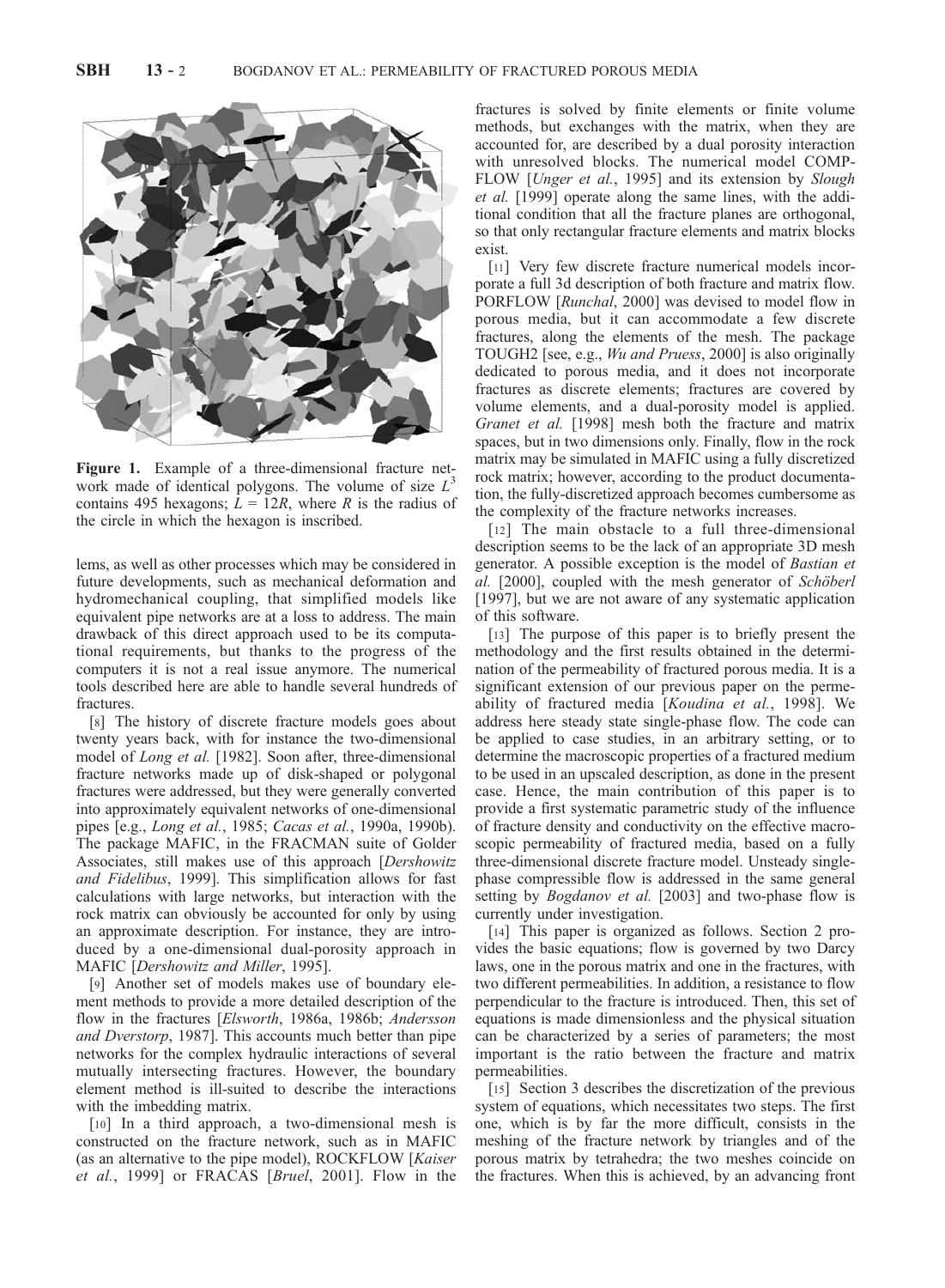technique, the conservation equations are discretized by the classical finite volume method which consists of integrating the equation over elementary volumes. Some limitations of this technique are pointed out.

[16] The resulting numerical code is applied in Section 4 to random networks of polygonal fractures. First, regular hexagons are used mostly to analyze the role of the percolation threshold of the fracture network on the macroscopic permeability of the fractured porous rock. Then, the influence of the fracture shape is studied; it shows again that the results for networks of fractures with various shapes obey a single law when expressed in terms of the dimensionless fracture density defined as the number of fractures per excluded volume. Section 5 discusses the influence of the dimensionless fracture density. Four regimes are distinguished from low to very large densities. Finally, some concluding remarks end this paper and describe some current extensions of this work.

#### 2. Equations

[17] Let the rock porous matrix have a bulk permeability  $K_m$  [ $\vec{L}^2$ ] that can vary with space. The local seepage velocity  $\overline{v}$  is given by Darcy's law

$$
\overline{\nu} = -\frac{K_m}{\mu} \nabla P,\tag{1}
$$

where  $\mu$  is the fluid viscosity and P is the pressure. The continuity equation for the local seepage velocity in the porous matrix reads as

$$
\nabla \cdot \overline{\mathbf{v}} = 0. \tag{2}
$$

[18] We assume that the hydraulic properties of a fracture can be characterized by two effective coefficients, namely a fracture permeability  $\sigma [L^3]$  and a cross resistance  $\omega [L^{-1}]$ . They can be defined by considering two situations where the main flow direction is set parallel and normal to the fracture plane, respectively. In the first case, the flow rate  $j_s$ is usually defined per unit width of the fracture;  $j_s$  is related to the surface pressure gradient  $\nabla_{\rm s} P$  by the two dimensional Darcy's law

$$
\dot{\mathbf{j}}_{s} = -\frac{\sigma}{\mu} \nabla_{s} P \tag{3}
$$

Hence, it is clear that the fracture permeability  $\sigma$  is homogeneous to the cube of a length because the flux  $j_s$  is taken per unit width of the fracture. This can be compared to (1) where  $\bar{v}$  is a flux per unit area. In the second case of a flow normal to the fracture plane, the seepage velocity  $\overline{v}_1$  normal to the fracture induces a pressure drop  $\Delta P$ given by

$$
\overline{\mathbf{v}}_{\perp} = -\frac{1}{\mu \omega} \Delta P. \tag{4}
$$

[19] Many different situations can be described by this simple formalism. Suppose first that the fractures are empty and that they can be described by an equivalent aperture  $b$ ; then,

$$
\sigma = \frac{\overline{b}^3}{12}, \qquad \omega = 0 \tag{5a}
$$

Second, suppose that the fracture has been filled by some impermeable material (such as shales or veins); then,

$$
\sigma = 0, \qquad \omega = \infty \tag{5b}
$$

Third, consider a fracture which is empty, but whose walls have been partially clogged by some chemical,

$$
\sigma = \frac{\overline{b}^3}{12}, \qquad \omega \neq 0 \tag{5c}
$$

The last typical case is the one of a plane channel of aperture b, filled with a porous material with permeability  $K_f$ . The knowledge of  $K_f$  and b is sufficient to determine  $\sigma$ and  $\omega$ ,

$$
\sigma = bK_f, \qquad \omega = \frac{b}{K_f} \tag{6a}
$$

and reversely,

$$
K_f = \sqrt{\frac{\sigma}{\omega}}, \qquad b = \sqrt{\sigma \omega} \tag{6b}
$$

In random fractures, the dependence of  $\sigma$  and  $\omega$  on  $K_f$  can be more complex than portrayed in (6a), (6b) [Kumar et al., 1991], but nevertheless, the fracture hydraulic properties can be characterized by these two effective coefficients. Hence, the introduction of independent values  $\sigma$  and  $\omega$ enables us to describe many different situations. In the rest of this paper, we shall mostly focus our interest on the last case summarized by relation (6a and 6b).

[20] The mass conservation equation for the flow in a fracture reads

$$
\nabla \cdot \boldsymbol{j}_{s} = -(\overline{\boldsymbol{v}}^{+} - \overline{\boldsymbol{v}}^{-}) \cdot \boldsymbol{n}, \qquad (7)
$$

where  $\boldsymbol{n}$  is the unit vector normal to the fracture plane which can be oriented in two equivalent ways;  $\bar{v}^+$  is the seepage velocity in the matrix on the side of **n** and  $\overline{v}$  is the seepage velocity on the opposite side.

[21] The transport equations  $(1)$ – $(4)$ ,  $(7)$  have to be supplemented with macroscopic boundary conditions. We suppose here that the fractured medium is statistically homogeneous on a scale intermediate between the field scale and the typical fracture size; hence, its properties can be determined on a sample whose size  $L$  is large with respect to the fracture size and small with respect to the field scale. A classical step [see Adler, 1992, and the references therein], consists in replacing the whole medium by an infinite medium composed by the juxtaposition of identical unit cells of size L and of volume  $\tau_0$ .

[22] Such a medium is thus spatially periodic. When a macroscopic pressure gradient  $\overline{\nabla P}$  is exerted on it, it can be shown [cf. *Adler*, 1992] that the local fields  $\overline{v}$ , *j<sub>s</sub>* and  $\nabla P$  are periodic functions of the space variable  $r$ ; briefly speaking, they are called spatially periodic.

[23] The overall seepage velocity  $\bar{\bar{v}}$  is defined as the average velocity of the fluid over the unit cell; hence, it can be evaluated as [cf. Adler and Thovert, 1999]

$$
\bar{\bar{\nu}} = \frac{1}{\tau_0} \left\{ \int_{\tau_m} \bar{\nu} d\tau + \int_{S_f} j_s ds \right\},\tag{8}
$$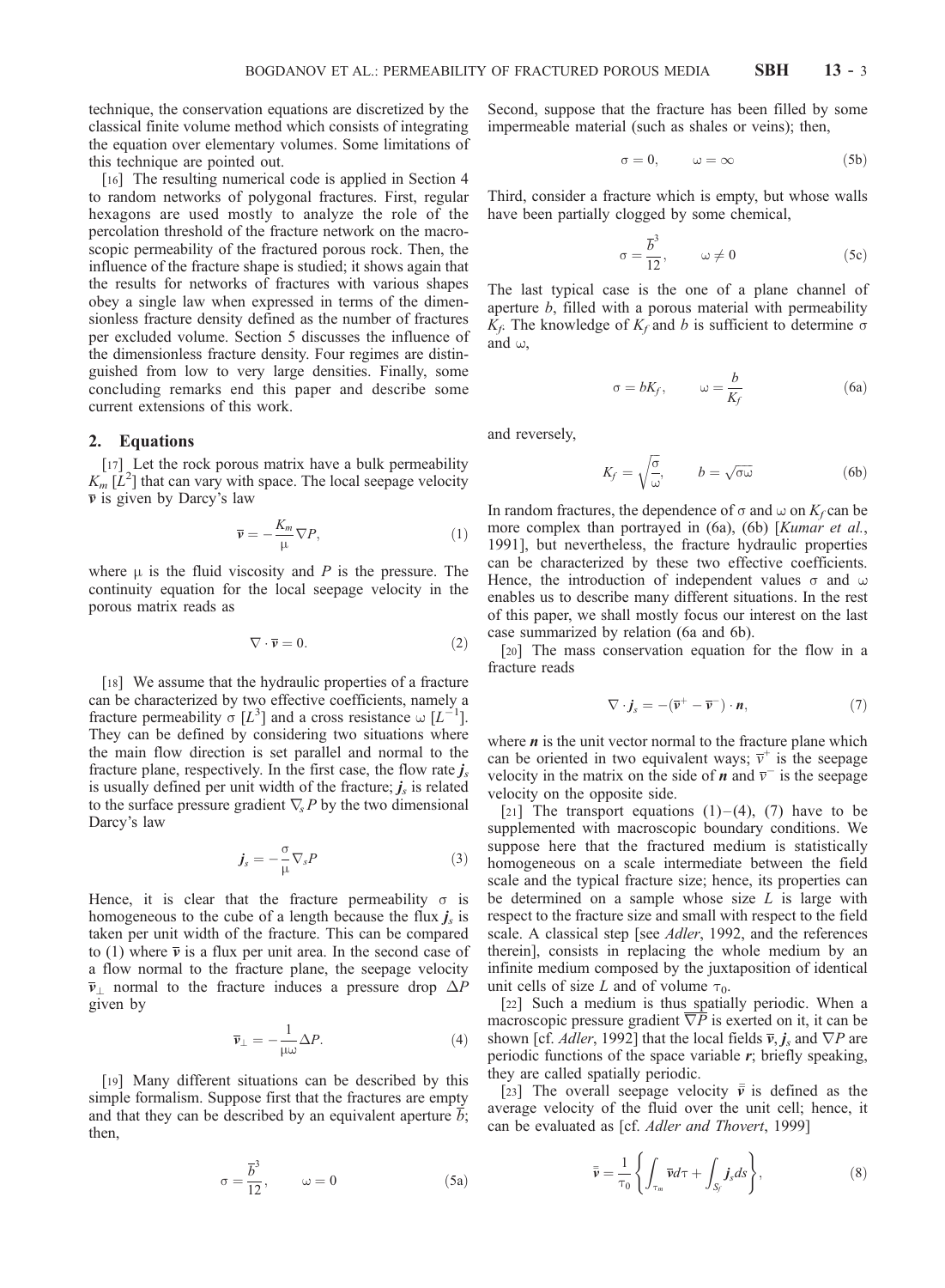where  $\tau_m$  is the matrix volume and  $S_f$  is the surface of all the fractures. This flux is related to the pressure gradient by Darcy's law

$$
\bar{\bar{\nu}} = -\frac{K}{\mu} \overline{\nabla P}.\tag{9}
$$

Two equivalent macroscopic permeabilities can be defined. The first one  $K_n$  [ $L^2$ ] is the permeability of the fracture network only; it is relevant when the matrix contribution to the flow can be neglected and was studied recently by Koudina et al. [1998]. It corresponds to the steady state effective permeability in dual porosity models, where the matrix flow is ignored. The second one  $K_{\text{eff}}[L^2]$  is relative to the fractured porous medium. Since it accounts for the matrix permeability, it is always larger than the corresponding  $K_n$ .

[24] As usual in fluid mechanics, it is useful to introduce dimensionless quantities by defining three basic characteristic quantities: (1) typical fracture radius  $R$ , (2) typical fracture aperture b, and (3) rock matrix permeability  $K_m$ .

[25] The corresponding dimensionless variables are denoted by primes

$$
b = Rb' \quad K_f = K_m K'_f \tag{10a}
$$

$$
\sigma = RK_m \sigma' \quad \omega = \frac{R}{K_m} \omega' \tag{10b}
$$

$$
K_{\rm eff} = K_m K'_{\rm eff} \quad K_n = \frac{\sigma}{R} K'_n = K_m \sigma' K'_n \tag{10c}
$$

Equations (6a), (6b) becomes

$$
\sigma' = b'K_f' \quad \omega' = \frac{b'}{K_f'} \tag{11a}
$$

and reversely,

$$
K'_{f} = \sqrt{\frac{\sigma'}{\omega'}} \quad b' = \sqrt{\sigma'\omega'}
$$
 (11b)

[26] These dimensionless quantities can be immediately used in the analysis of the various physical regimes which may exist in a fractured porous medium. More precisely, the influence of the fractures in the rock matrix is illustrated in the chart displayed in Figure 2, as a function of their inplane and normal transport coefficients  $\sigma'$  and  $\omega'$ . It depends a priori on the two transport coefficients  $(\sigma', \omega')$ ; in the case of a filled channel (see equations (6a) and (6b)), these two parameters can be expressed in terms of the fracture aperture and filling permeability  $(b', K'_f)$ .

## 3. Numerical Model

[27] The basic idea of the numerical model consists of generalizing what has been done for fracture networks by Koudina et al. [1998] to fractured porous media. This necessitates two steps. The first one is to discretize the fracture network and then the porous medium surrounding the fractures in a consistent way. The second one is to discretize the local partial differential equations in a finite volume formulation. Recall from Section 2 that an unbounded fractured porous medium has been assumed to

be statistically homogeneous and that it can be represented by the juxtaposition of identical cubic unit cells. Hence, the geometry, the local fluxes and pressure gradient are spatially periodic functions of space.

### 3.1. Three-Dimensional Meshing of Fractured Porous Media

[28] The geometry of the mesh to be generated is constrained by many randomly located fractures. In addition, meshes should be routinely built for large statistical sets of stochastically generated samples. Therefore a very robust and fully automated meshing algorithm is required.

[29] Two main approaches exist for the generation of unstructured grids within arbitrarily shaped regions in three dimensions, namely Voronoi algorithms which progressively modify an existing grid by the insertion of new points [*Yuen* et al., 1991; Tacher and Parriaux, 1996; George and Borouchaki, 1997] and advancing front techniques which simultaneously generate grid points and mesh elements such as tetrahedra, from the domain boundaries [Peraire et al., 1988; Hassan et al., 1995; Hassan et al., 1996]. The interested reader can find a general review of these techniques in the work by Frey and George [2000].

[30] The method applied here belongs to the second family. The fracture network is triangulated first as described by Koudina et al. [1998]. Then the space between the fractures is paved by an unstructured boundary-constrained tetrahedral mesh, by an advancing front technique.

[31] The fractures provide the boundary surface enclosing the 3D domain to be covered by the mesh, i.e., the initial front of the generation process. It is represented by a list of the oriented triangular faces of the 2D triangulation of the fracture network.

[32] Then, the space is progressively covered by tetrahedra. The basic step consists of adding a fourth point to an existing triangle of the front in order to build a tetrahedron. The new point is inserted at an equal distance  $\delta$  from the three vertices of a triangle of the front, if no other grid point is closer than  $\delta$ . Initially,  $\delta$  is equal to the maximum segment length  $\delta_M$  in the 2D mesh of the fracture network, but this value is slightly modified as the process goes. Whenever possible, tetrahedra are also formed by connecting triangles of the front without inserting any new point. Hence, the front is progressively deformed by insertion of new faces, when a new point is inserted, and deletion of the existing triangles which are used to form tetrahedra. The number of faces in the front varies and the process terminates when it reduces to zero. As the algorithm proceeds, one can see that the meshed portion of space makes progress, hence the name of advancing front technique.

[33] Three-dimensional random fracture networks may have a very complex topology. For example, several disconnected fracture clusters can exist for small densities, whereas the matrix can be subdivided by the fractures into separate blocks for large densities. Automated procedures had to be implemented in order to cope with these situations.

[34] At the end of the process, the unmeshed domain reduces to a number of small but irregular polyhedra. Local mesh refinement is then applied in order to resolve situations which cannot be triangulated by the standard technique, such as Schönhart polyhedra, whose definition is given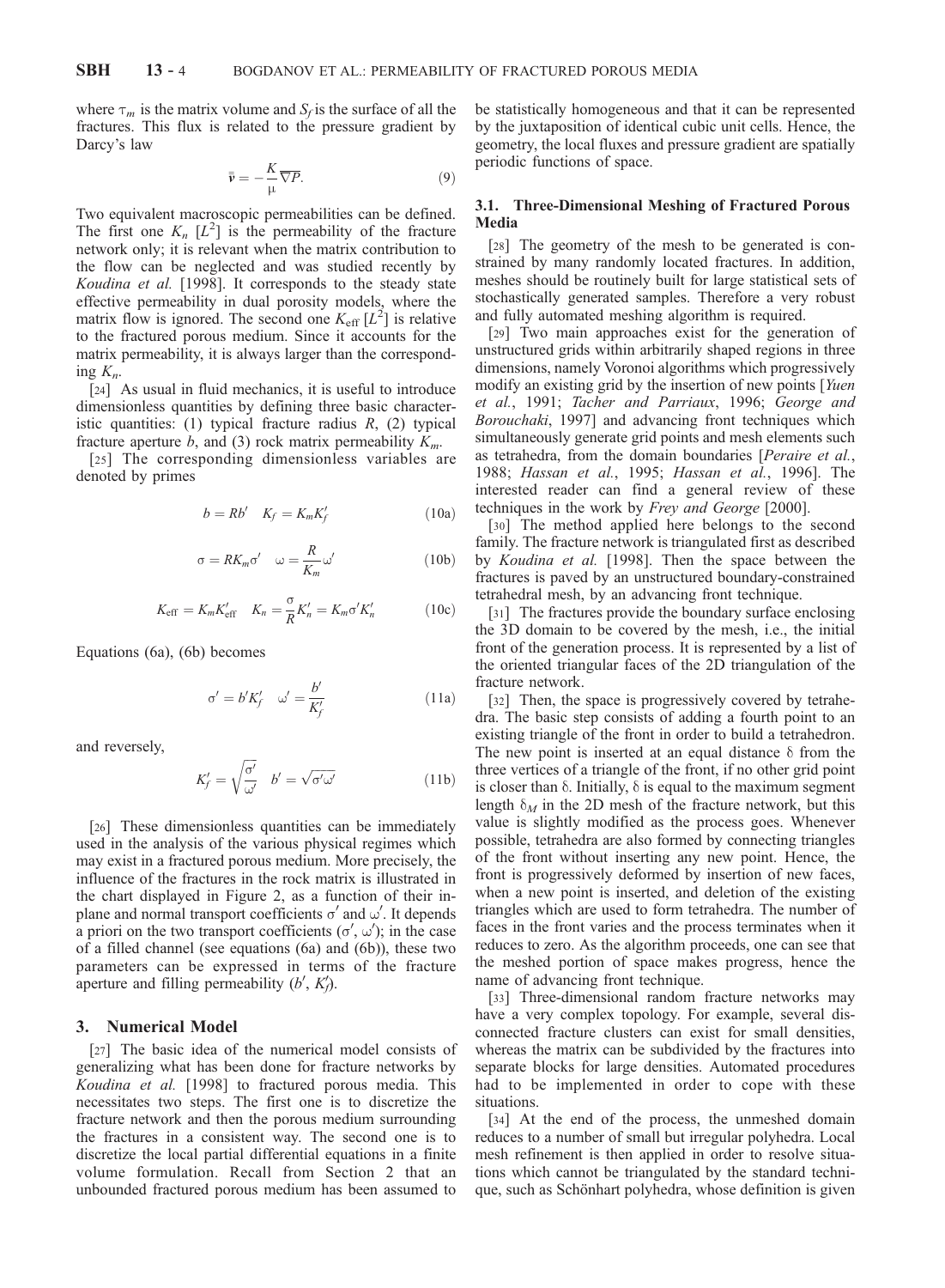



Figure 2. Influence of the fractures in the rock matrix as a function of their in-plane permeability  $\sigma'$  and of their resistance to cross flow  $\omega'$ . In the case of filled channels described by equations (6a), (6b), the of their resistance to cross flow  $\omega$ . In the case of filled channels described by equations (6a), (6b), the hyperbolas  $\sqrt{\sigma' \omega'} = b'$  correspond to constant apertures b', radial lines  $\sigma' / \omega' = K_f'^2$  correspond to a constant permeability  $K_f'$  of the filling material in the fractures, and the top right region is unphysical.

by Frey and George [2000]. Actually, this technique is much more involved than it may seem at first sight; in particular, round-off errors play an unexpected and important role, especially in regions where many fractures mutually intersect.

[35] Examples of computational requirements are given in Table 1, for various sample sizes and network densities. The memory space increases linearly with the number  $N_p$  of grid points, whereas the computation time increases as  $N_p^{2.3}$ . In addition,  $N_p$  is roughly proportional to the sample volume

and it increases slower than the fracture density. For hexagons with  $\delta_M/R = 1/4$ ,

$$
N_p \approx 18 \left(\frac{L}{R}\right)^{3.175} \rho'^{0.704} \tag{12}
$$

Finally, the ratio of the number  $N_{\theta}$  of volume elements to the number  $N_p$  of grid points is almost constant. It ranges from 6.1 to 6.25 for small densities  $\rho' \leq 4$  (including the case of matrix without any fracture,  $\rho' = 0$ ), and does not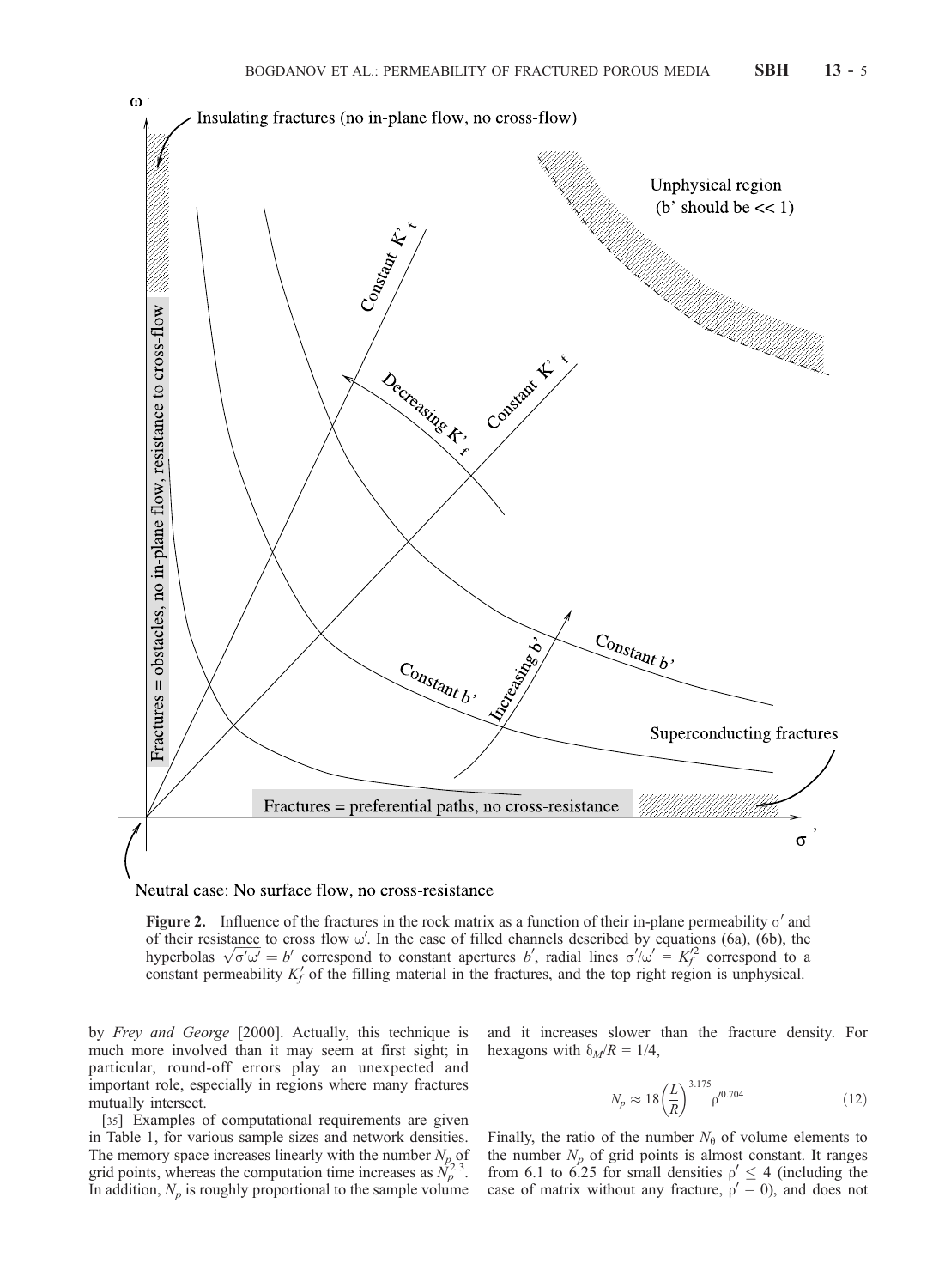|           |          |                |       |        |              |            | Mesh Generation | Flow Solution |             |
|-----------|----------|----------------|-------|--------|--------------|------------|-----------------|---------------|-------------|
|           | $N_{fr}$ | ρ              | $N_p$ | $N_t$  | $N_{\theta}$ | Memory, MB | CPU Time, s     | Memory, MB    | CPU Time, s |
| $L = 4R$  | 32       | 4              | 3766  | 45994  | 22997        | 5.7        | 347             | 26            | 63          |
| $L = 4R$  | 65       | 8              | 6049  | 76904  | 38452        | 10.1       | 985             | 34            | 156         |
| $L = 4R$  | 100      | 12             | 8122  | 103422 | 51711        | 15.8       | 1976            | 46            | 140         |
| $L = 4R$  | 131      | 16             | 10303 | 130906 | 65453        | 19.0       | 3713            | 57            | 180         |
| $L = 6R$  | 110      | 4              | 15167 | 189632 | 94816        | 19.5       | 7345            | 86            | 130         |
| $L = 6R$  | 166      | 6              | 17671 | 223112 | 111556       | 24.4       | 10494           | 100           | 260         |
| $L = 8R$  | 262      | $\overline{4}$ | 36194 | 452048 | 226042       | 52.0       | 76157           | 200           | 345         |
| $L = 10R$ | 512      | 4              | 71054 | 887540 | 443770       | 106.       | 259538          | 400           | 800         |

**Table 1.** Examples of Computational Requirements for the Meshing of Fractured Porous Media, With  $\delta_M = R/4$ , and for the Flow Solution, With  $\sigma' = 10^2$  and the Triple Control Volume Formulation on the Fractures<sup>4</sup>

<sup>a</sup>The samples with size  $L^3$  contain  $N_f$ , hexagonal fractures.  $N_p$ ,  $N_t$ , and  $N_\theta$  are the numbers of mesh points, triangles, and tetrahedra, respectively. The dimensionless density  $\rho'$  is defined by (17). The CPU times are for a Pentium III-1GHz workstation.

exceed 6.37 for  $\rho'$  up to 16. This shows that the mean number of tetrahedra adjacent to a grid point is nearly constant (equal to 25), i.e., that the volume elements are not distorted even for very large density, when each fracture intersects an average of 16 other ones.

[36] Figure 3 is a 3D view of a triangulated fractured medium. The cell size is  $L = 4R$ ; the cell contains  $N_f = 32$ fractures; the discretization parameter  $\delta_M$  is  $R/\dot{4}$ . The triangulation contains 4575 node points, 56748 triangles and 28374 tetrahedra. The discretization of the fractures is also displayed in Figure 3. The distribution of the volumes of the tetrahedra is given in Figure 4. The average volume is 2.26  $10^{-3}R^3$ , and nearly all these volumes are ranging between the volumes of regular tetrahedra with edge lengths



Figure 3. Three-dimensional view of a triangulated periodic fractured medium, with  $L = 4R$ ,  $N_f = 32$  and  $\delta_M =$  $R/4$ . For the sake of clarity, the edges of the fractures have been thickened. The tetrahedral volume elements in the cubic unit cell  $-2 \le x, y, z \le +2$  are displayed. The protuding fractures sit astride the boundaries with the neighboring cells.

 $\delta_M/2$  and  $2\delta_M$ . The volume fraction of elements smaller than  $\delta_M/2$  is 0.41%. This relatively narrow distribution is an important feature, since it improves the numerical conditioning of the discretized flow equations.

#### 3.2. Single and Triple Control Volume

[37] The rock matrix is represented by tetrahedral volume elements, with given permeabilities  $K_m$ , and the fractures by triangular surface elements. The pressure is evaluated at the vertices of these elements.

[38] When the fractures are viewed as vanishingly thin, empty or very permeable layers ( $\omega \rightarrow 0$ ), there is no pressure jump between two points facing each other on the two opposite sides of a fracture (see equation 4). A single value of the pressure can be used in the numerical formulation per vertex of fracture element. Thus the mass balance in the single control volume in Figure 5a is implemented to obtain the equation for the pressure at a node.

[39] However, if the fractures are filled with a lowpermeability material or if their walls are partially clogged  $(\omega \gtrsim b/K_m)$ , they are obstacles to the flow, and a pressure



Figure 4. Volumetric histogram of the volumes of the tetrahedra in the meshed porous medium of Figure 3. The dashed lines are the volumes of regular tetrahedra with edge length  $\delta_M/2$ ,  $\delta_M$  and  $2 \delta_M$ .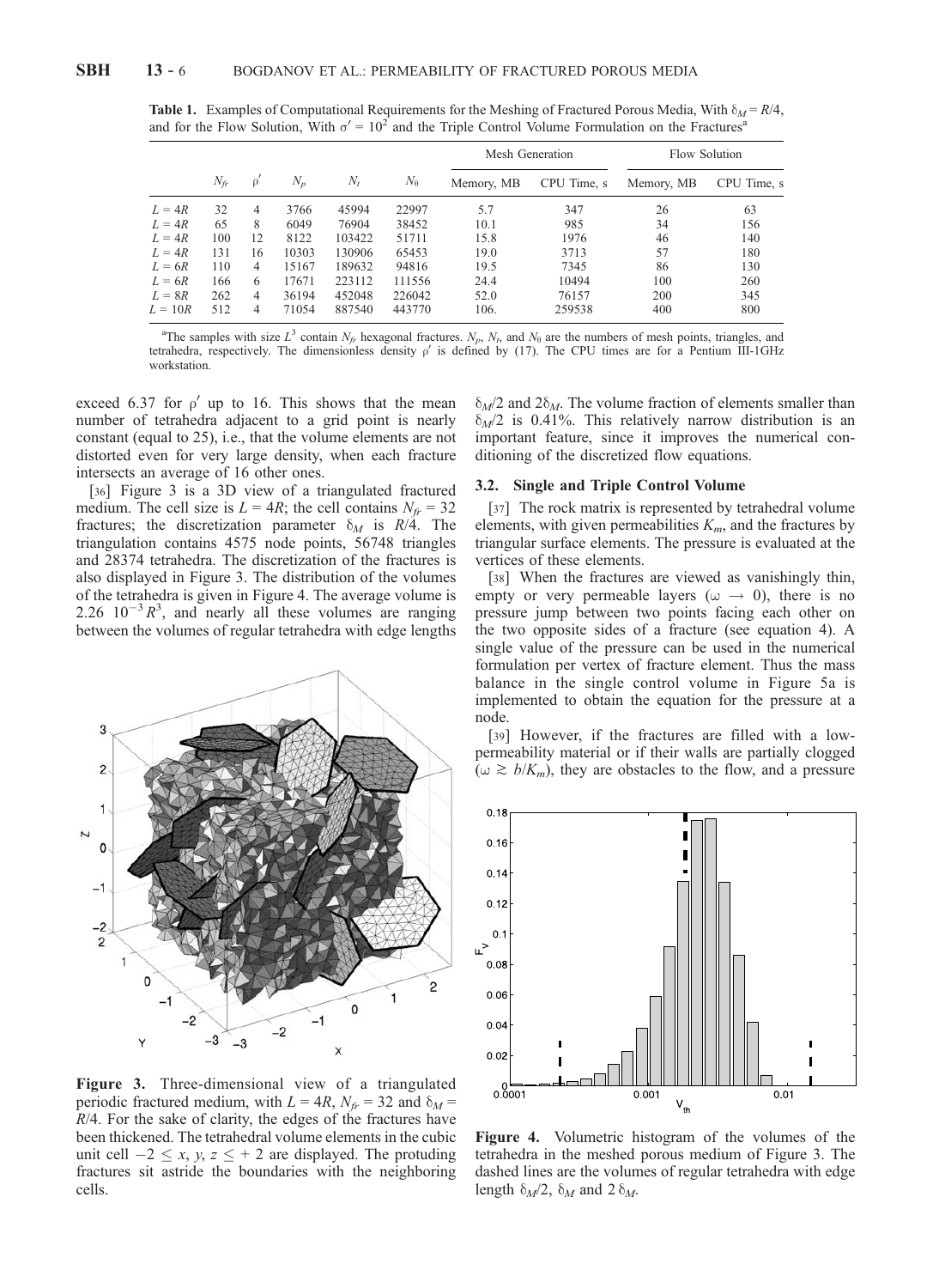a: Single control volume



b: Triple control volume



Figure 5. (a) Single and (b) triple control volumes for the mass balance equations at a point on a fracture.

difference can appear between their two faces. It is then necessary to solve for these two values  $P^{\pm}$  of the pressure. For convenience, a third value of the pressure  $P_f$  is introduced, in the middle plane of the fracture. Three balance equations are written, over the three control volumes displayed in Figure 5b, to obtain the necessary equations. The normal fluxes  $\overline{v}^{\pm} \cdot n$  in equation (7) are approximated as

$$
\overline{\mathbf{v}}^{\pm} \cdot \mathbf{n} = \pm \frac{2}{\mu \omega} (P_f - P^{\pm}). \tag{13}
$$

More complex situations occur along the intersection line of two fractures (with 5 values of  $P$ ) and at the intersection point of three fractures (with 9 values of  $P$ ).

[40] Note that the triple control volume technique is required even for very permeable fractures in order to address transient compressible flows [Bogdanov et al., 2003].

[41] The balance equations for the control volumes around each mesh point, together with pressure drop conditions across the unit cell in the direction of the mean pressure gradient  $\overline{\nabla P}$ , provide a set of linear equations for the pressures, which is solved by using a conjugate gradient algorithm.

[42] This solution is actually much less demanding in computational time than the mesh generation, as shown by the examples in Table 1, which were run with the triple control volume formulation and  $\sigma' = 10^2$ . As a rule, CPU time increases slower than the number of grid points, although fluctuations exist for individual random fracture network realizations.

#### 3.3. Limitations of the Model

[43] In the current implementation of the discrete model, the fracture volume is superimposed on the embedding matrix. Therefore the presence of a fracture can only increase the flow rate along its plane (additional conductivity) and decrease the flow rate in the direction normal to its plane (additional resistance). For instance, the model cannot represent the slight increase of permeability in the direction normal to a fracture, due to the replacement of a slab of rock by an empty layer, since this empty layer is actually added and not substituted. Similarly, a fracture filled with a material with very small permeability increases the permeability in the direction in its plane, since it is added (''in parallel'') to the matrix in its volume, and not substituted to it.

[44] Of course, the influence of these artifacts vanishes if the added conductance or resistance, for the in-plane and cross flows, respectively, are dominant. For the in-plane flow, this corresponds to fractures either empty or filled with a very permeable material

$$
K_f \gg K_m \quad K'_f \gg 1 \quad \sigma' \gg b' \tag{14}
$$

In this situation, the artificial resistance to cross flow  $\omega' =$  $b'^2/\sigma'$  is negligible, and the computations are valid. For the cross flow, this corresponds to the opposite case of a lowpermeability filling

$$
\omega \gg \frac{b}{K_m} \quad K_f' \ll 1 \quad \omega' \gg b' \tag{15}
$$

The artificial additional conductance along the fracture plane  $\sigma' = b'^2/\omega'$  is then negligible.

[45] When  $K_f' \sim 1$ , i.e., when the fracture filling material has a permeability comparable to the rock matrix, the error due to double contribution of the fracture volume is of the same order of magnitude as the disturbance in permeability induced by the presence of the fracture. However, this situation corresponds to quasi neutral fractures, which is of little interest.

Table 2. Validity of the Computations, According to the Fracture Transport Coefficients

|                                                          |           |           | Contribution of<br>In-plane Flow | Contribution of<br>Cross Resistance |
|----------------------------------------------------------|-----------|-----------|----------------------------------|-------------------------------------|
| Channel with filling (equations 6a and 6b) $K_f' \ll 1$  | $\ll b'$  | $\gg b'$  | negligible                       | accurate                            |
| Channel with filling (equations 6a and 6b) $K_f' \sim 1$ | $\sim b'$ | $\sim b'$ | inaccurate                       | inaccurate                          |
| Channel with filling (equations 6a and 6b) $K_f' \gg 1$  | $\gg b'$  | $\ll b'$  | accurate                         | negligible                          |
| Channel with clogged walls (equation 5c)                 | $\gg h'$  | $\gg h'$  | accurate                         | accurate                            |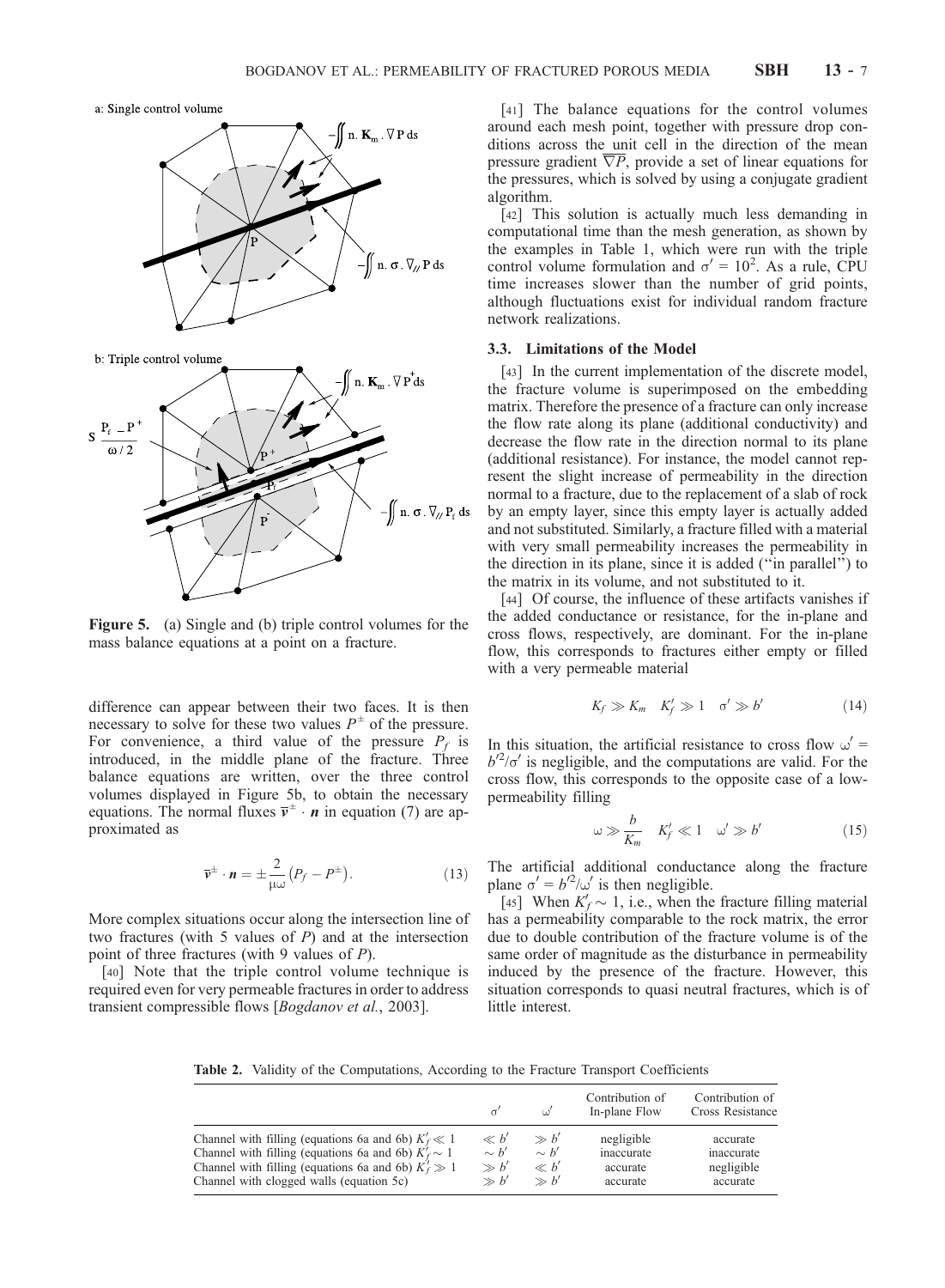

**Figure 6.** Permeabilities  $K'_{\text{eff}}$  of individual samples, with  $N_{f} = 4$  to 65 hexagonal fractures with aperture  $b' = 0.01$  in a unit cell with size  $L = 4R$  versus the fracture conductivity  $\sigma'$ . The solid lines are the overall statistical averages  $\langle K'_{\text{eff}} \rangle$ . The dashed and dotted lines are the averages  $\langle K'_{\text{eff}} \rangle_p$  and  $\langle K'_{\text{eff}} \rangle_{np}$  over the configurations containing a percolating or a nonpercolating fracture network, respectively.

[46] Finally, if both  $\sigma'$  and  $\omega'$  are larger than b', for instance for the channels with clogged walls described by (5c), both in-plane and cross flows are accurately described. These general statements are summarized in Table 2.

[47] Note that in the two situations (14, 15) where the computations are accurate, only the fracture in-plane conductance or cross resistance play a role. Hence, the macroscopic permeability of the fractured rock should depend on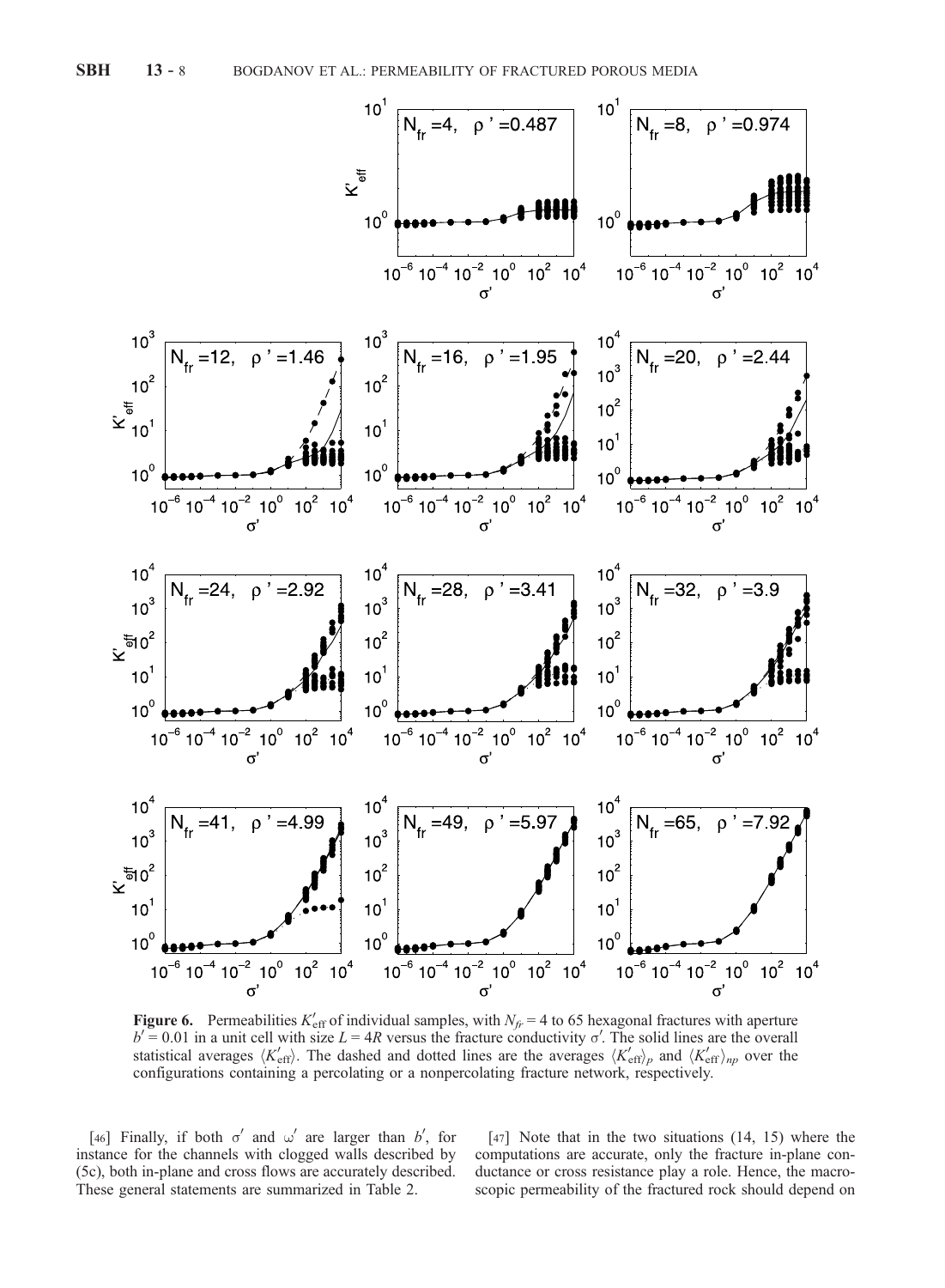a single parameter,  $\sigma'$  or  $\omega'$ , for the conducting and insulating fractures, respectively.

#### 4. Results

[48] Let us present in this Section the results that we obtained and which are totally novel to the best of our knowledge.

[49] We consider fractures filled with a permeable material, whose transport properties are given by (6a), (6b). In addition, we suppose that the coefficients  $\sigma'$  and  $\omega'$  are constant. This is obviously a simple case when compared to real networks, but variable values could be readily introduced; in this first study, the emphasis was put on the density of the network and on the fracture shape.

[50] As shown in Figure 2, the hydraulic properties of the fractures depend on two parameters,  $(\sigma', \omega')$  or  $(b', K'_{f})$ , which can be varied independently. However, the fractures cannot simultaneously present significant in-plane conductivity and cross resistance if  $b' \ll 1$ , which is the only physically relevant situation. Then, their properties can be described by a single parameter, either  $\sigma'$  or w', for conducting and insulating fractures, respectively.

[51] The results in the following were obtained with  $b' =$ 0.01, which corresponds to an hyperbola very close to the axes of coordinates in Figure 2, and they apply for any small value of b'. Fractures with  $\sigma' > b'$  are conducting and fractures with  $\sigma' = b'$  are hydraulically neutral. For  $\sigma' < b'$ , the fractures are insulating, and the results should be considered as functions of the resistance  $\omega' = b'^2/\sigma' = 10^{-4}/\sigma'.$ 

#### 4.1. Permeability of Fractured Porous Media With Hexagonal Fractures

[52] The fractures which compose the network are randomly located. More precisely, the centers of the hexagons are uniformly distributed over the unit cell, while their orientation is also random and isotropic. The hexagonal shape is chosen for its simplicity and because it is a first approximation to a disk.

[53] The permeabilities of individual samples are plotted in Figure 6 versus the dimensionless fracture conductivity  $\sigma'$ for various fracture densities. The unit cell size is  $L = 4R$ , and it contains  $N_{fr}$  hexagonal fractures which ranges between 4 and 65.

[54] It is necessary to recall the following definition [see Adler and Thovert, 1999]; the excluded volume  $V_{ex}$  of an object is defined as the volume into which the center of another object may not enter if overlap of the objects is to be avoided. For convex polygons of constant area A and perimeter  $P$ ,  $V_{ex}$  can be shown to be [Adler and Thovert, 1999]

$$
V_{ex} = \frac{1}{2} \mathcal{A} \mathcal{P} \tag{16}
$$

The density  $\rho$  is defined as being the number of fractures per unit volume. However, it will prove useful to use the dimensionless density  $\rho'$  defined as the number of fractures per excluded volume

$$
\rho' = \rho V_{ex} \tag{17}
$$

It is also equal to the mean number of intersections per fracture. Note that for disk-shaped fractures the definition (17) differs only by a factor  $\pi^2$  from the dimensionless crack



Figure 7. Probability of percolation  $P(\rho', L)$  of networks of hexagonal fractures as a function of the dimensionless density  $\rho'$  for various sizes  $L = 4$  (solid circles), 6 (stars), 10 (open circles) and 20  $R$  (open squares). The data are averages over 500 random realizations.

density  $\rho R^3$  defined by *O'Connell and Budiansky* [1974]. However, the introduction of the excluded volume in (17) helps unifying the results for other fracture shapes, as shown by Huseby et al. [1997] and Koudina et al. [1998] and in section 4.2.

[55] It is the right place to recall some general concepts on percolation [cf. Stauffer and Aharony, 1994]. The probability of percolation  $P(\rho', L)$  of a fracture network of density  $\rho'$  embedded in a volume  $\hat{L}^3$  depends on  $\rho'$  and  $L$ , as shown in Figure 7. When  $L$  is finite, for a given density, some realizations percolate and some do not. It is only in the limit of infinite values of  $L$  that one can define a percolation threshold  $\rho'_c$  below which the networks never percolate and above which they always percolate. Huseby et al. [1997] showed that the dimensionless value of this percolation threshold is equal to  $\rho'_c \approx 2.26$ .

[56] For  $\rho' \leq 1$ , the finite fracture networks percolate very rarely, as can be seen in Figure 7; the global permeability  $K'_{\text{eff}}$  always reaches a finite limit when  $\sigma'$  increases. When  $\sigma' > 1$ , the medium permeability is increased by the presence of the fractures, but when  $\sigma'$  becomes large enough, the flow rate is controlled by the pressure drop in the regions where the fluid must flow through the rock matrix between two fractures or fracture clusters.

[57] For  $\rho' \geq 1$ , the finite fracture networks percolate more and more frequently. Then, the fluid can cross the whole sample without penetrating the rock matrix. Thus, when  $\sigma' \gg 1$ , the contribution to the flow of the embedding rock matrix becomes negligible, and  $K'_{\text{eff}}$  increases linearly with  $\sigma'$ .

[58] In the remaining nonpercolating configurations, the fluid still has to cross part of the rock matrix, and  $K'_{\text{eff}}$ remains finite as  $\sigma'$  tends to infinity. However, since the distance to travel between to fracture clusters decreases with  $\rho'$ , these finite limit values of  $K'_{\text{eff}}$  increase with the network density.

[59] The same data are plotted in Figure 8, versus the network density  $\rho'$ . For intermediate densities  $\rho'$  and large conductivities  $\sigma'$ , the scatter of  $K'_{\text{eff}}$  increases tremendously, because of the coexistence of percolating and nonpercolating configurations.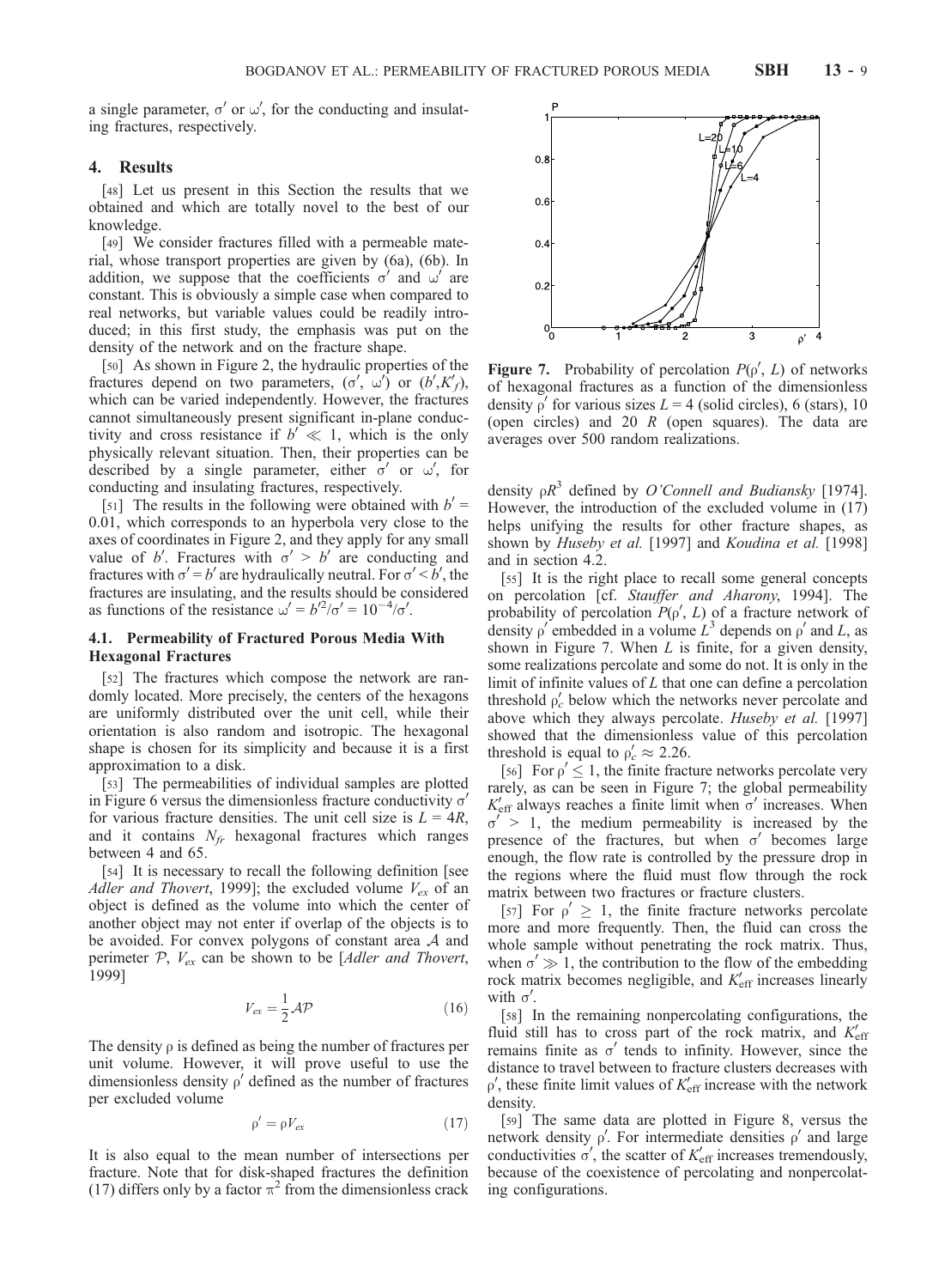

**Figure 8.** Permeabilities  $K'_{\text{eff}}$  of individual samples, with  $N_{f} = 4$  to 65 hexagonal fractures with aperture  $b' = 0.01$  and conductivity  $\sigma' = 10^{-6}$  to  $10^4$ , in a unit cell with size  $L = 4R$ , versus the network density  $\rho'$ . The solid lines are the overall statistical averages  $\langle K_{\text{eff}}' \rangle$ . The dashed and dotted lines are the averages  $\langle K_{\text{eff}}' \rangle_p$  and  $\langle K_{\text{eff}}' \rangle_{np}$  over the configurations containing a percolating or a nonpercolating fracture network, respectively.

[60] Finally, the overall statistical average  $\langle K_{\text{eff}}^{\prime} \rangle$  and the averages  $\langle K_{\text{eff}}' \rangle_p$  and  $\langle K_{\text{eff}}' \rangle_{np}$  over the samples containing a percolating or a nonpercolating network, respectively, are plotted against the network density  $\rho'$  and against the fracture conductivity  $\sigma'$  in Figure 9.

[61] These data are discussed in more details in section 5. It might be useful to recall at the end of this subsection that the situations where the fractures percolate or not has been addressed by  $Lévy$  [1990] in her multiple scale analysis.

### 4.2. Influence of the Fracture Shape

[62] The influence of fracture shape has been investigated by considering networks of square or icosagonal (twentysided) fractures, with  $N_f = 16$  or 32 fractures in a unit cell with size  $L = 4R$ , and networks of rectangular fractures with aspect ratios  $\alpha = 2$  ( $N_f = 32$  or 64) and  $\alpha = 4$  ( $N_f = 56$  or 112) in the same unit cell.

[63] Since the excluded volume  $V_{ex}$  depends on the shape, the dimensionless network densities are lower (for squares and rectangles) and larger (for icosagons), respectively, than in networks of hexagonal fractures, for the same number of fractures (see Table 3). Their average permeabilities  $\langle K'_{\text{eff}} \rangle$ ,  $\langle K_{\text{eff}}' \rangle_p$  and  $\langle K_{\text{eff}}' \rangle_{np}$  are plotted in Figure 10 as functions of p' and of  $\sigma'$ . For a constant number of fractures, the permeability is larger for icosagons than for hexagons, both for percolating and nonpercolating networks; under the same conditions, the permeability is smaller for squares and rectangles than for hexagons. However, when plotted against the density  $\rho'$ , all the data fall on the curves obtained with hexagons for the corresponding conductivity  $\sigma'$ .

[64] Hence, as it was already obtained for the permeability of fracture networks [cf. Koudina et al., 1998], the influence of the shape can be almost completely taken into account by using the density  $\rho'$  based on the excluded volume if the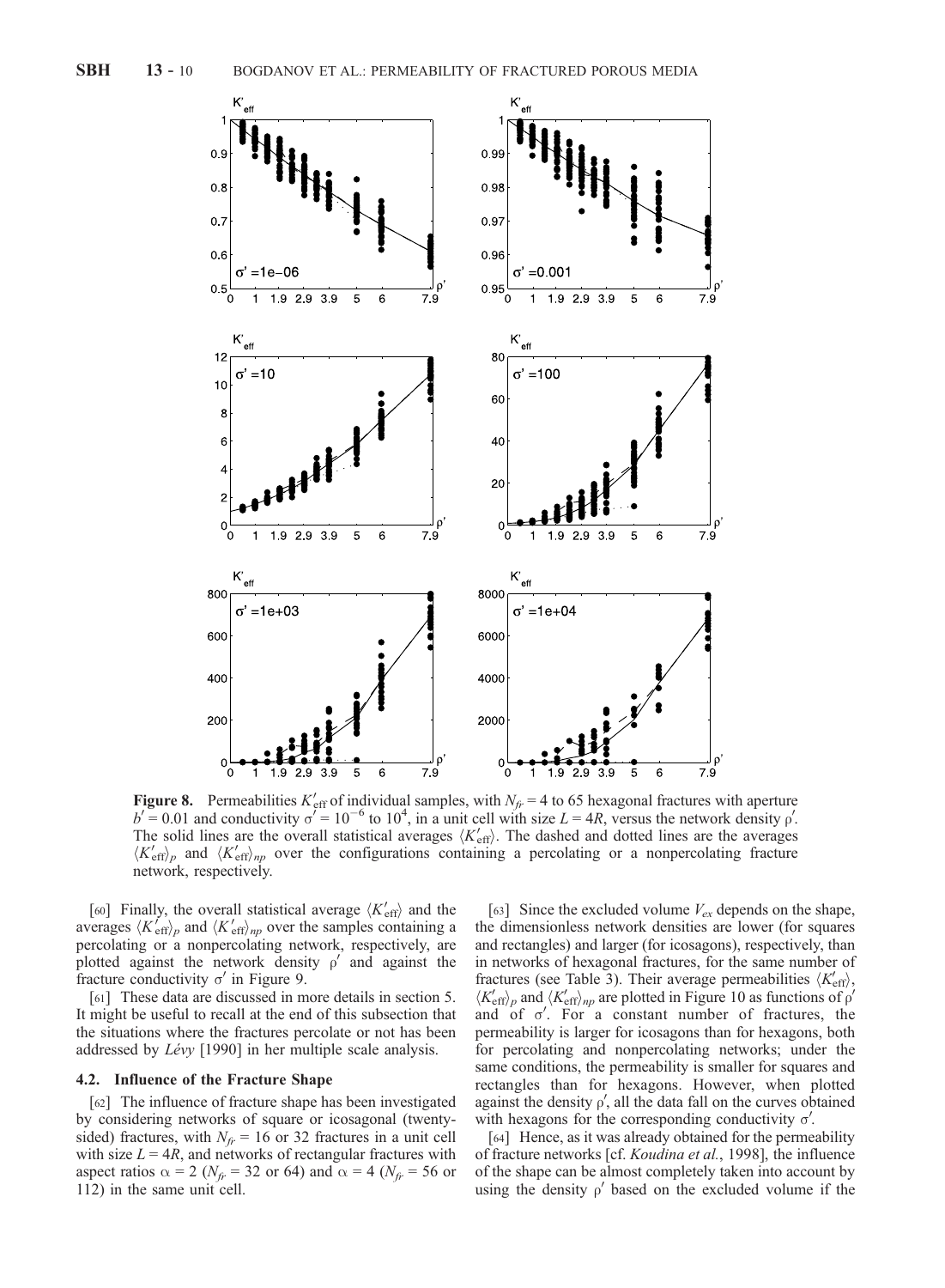

**Figure 9.** Overall statistical average of the permeability  $\langle K'_{\text{eff}} \rangle$  and averages  $\langle K'_{\text{eff}} \rangle_p$  and  $\langle K'_{\text{eff}} \rangle_p$  over the samples containing a percolating or a nonpercolating network, respectively, corresponding to the data in Figures 6 and 8.

polygon aspect ratio is close to one. Geometrical anisotropy of individual fractures has a significant effect only for nonpercolating highly conductive fracture systems. Although these fractures do not create a continuous path through the medium, the number of fractures is larger for the same density. Thus they carry fluid over longer distances and the flow has to cross shorter distances through the porous matrix between neighboring fractures.

# 5. Discussion

[65] Various situations exist according to the network density  $\rho'$ , which are illustrated in Figure 11. They yield different behaviors which are discussed in the following subsections.

# **5.1.** Low Densities:  $\rho' \le 1$

[66] As seen in Figure 7, finite fracture networks with  $\rho' \leq$ 1 percolate very rarely. All the fractures are isolated or in small disconnected clusters (Figure 11a). Their influence on  $K_{\text{eff}}'$  is only due to local disturbances in the flow field around each fracture. If the density is very small, one may assume that these disturbances do not interact, and one can tentatively evaluate  $K'_{\text{eff}}$  by summing the individual contributions of each fracture.

Table 3. Density  $\rho'$  of the Networks of Fractures With Various Shapes Considered in Figure 10, for a Unit Cell With Size  $L = 4R<sup>a</sup>$ 

| Fracture Shape            |      | $N_{fr} = 16$ $N_{fr} = 32$ $N_{fr} = 56$ $N_{fr} = 64$ $N_{fr} = 112$ |     |      |     |
|---------------------------|------|------------------------------------------------------------------------|-----|------|-----|
| Rectangular: $\alpha = 4$ |      |                                                                        | 2.0 |      | 4.0 |
| Rectangular: $\alpha = 2$ |      | 2.15                                                                   |     | 4.30 |     |
| Square                    | 1.41 | 2.83                                                                   |     |      |     |
| Hexagonal                 | 1.95 | 3.90                                                                   |     |      |     |
| Icosagonal                | 2.42 | 483                                                                    |     |      |     |

<sup>a</sup>Here  $\alpha$  is the aspect ratio. From top to bottom, the shape of the fractures is closer and closer to a disk.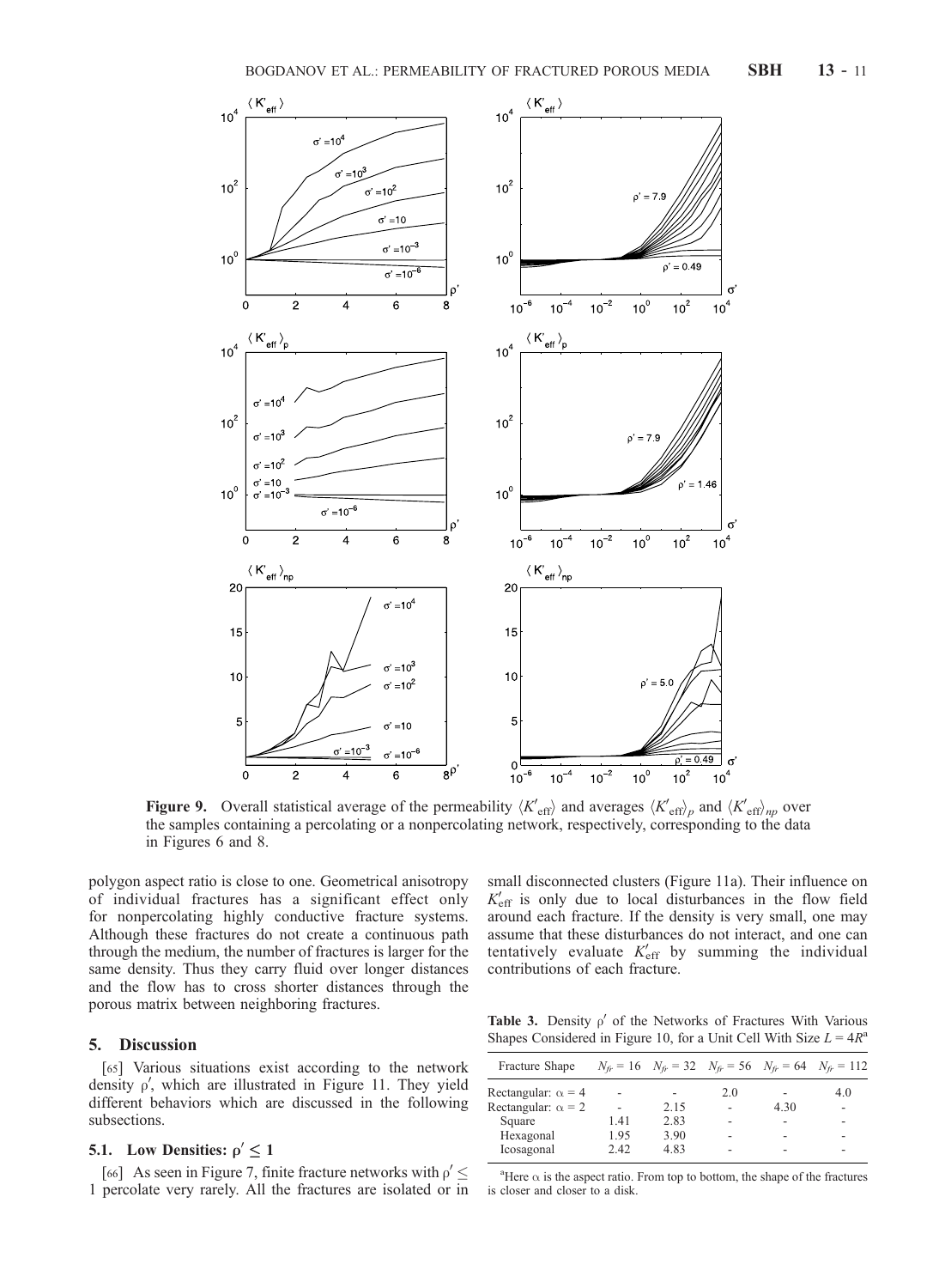

**Figure 10.** Statistical averages of the permeability  $\langle K'_{\text{eff}} \rangle$  (Figures 10a and 10d),  $\langle K'_{\text{eff}} \rangle_p$  (Figures 10b) and 10e), and  $\langle K'_{\text{eff}} \rangle_{np}$  (Figures 10c and 10f) for samples containing fractures with various shapes, as functions of the network density  $\rho'$  (Figures 10a–10c) and of the fracture conductivity  $\sigma'$  for  $N_{ff} = 32$ (Figures 10d–10f) and  $b' = 0.01$ . Data are for squares (solid squares), rectangles with aspect ratios  $\alpha = 2$ (solid triangles) and  $\alpha = 4$  (solid diamonds), and icosagons (solid circles). The solid lines correspond to the results obtained for hexagons, i.e., to the averages in Figure 9.

[67] It can be shown that in the dilute limit, the permeability of a rock matrix containing superconducting ( $\sigma' = \infty$ ,  $\omega' = 0$ ) or totally insulating ( $\sigma' = 0$ ,  $\omega' = \infty$ ) randomly oriented and noninteracting circular fractures is given by [Shafiro and Kachanov, 2000]

$$
K'_{\text{eff}} = 1 + \frac{32}{9\pi^2} \rho' + O(\rho'^2) \quad (\rho' \ll 1, \sigma' = \infty, \omega' = 0) \quad (18a)
$$

$$
K'_{\text{eff}} = 1 - \frac{8}{9\pi^2} \rho' + O(\rho'^2) \quad (\rho' \ll 1, \sigma' = 0, \omega' = \infty) \quad (18b)
$$

[68] Fractures with noncircular shape can of course yield first order corrective terms different from the values in (18a), (18b). Moreover, the smallest network density inves-

tigated here, namely  $\rho' = 0.487$ , for hexagonal fractures, is still too large to assume that the dilute limit theory is applicable.

[69] Nevertheless, the numerical data in Figure 12 for small densities and  $\sigma' = 10^4$  and  $\sigma' = 10^{-6}$  ( $\omega' = 100$ ) can be fitted by equations with the same general form as (18a), (18b), with coefficients of the same order of magnitude, namely  $0.57$  versus  $0.36$  in equation (18a) and  $-0.059$ versus -0.090 in equation (18b), respectively.

[70] Note that many refinements of the first order expansion (18a), (18b) have been proposed in the literature [see, e.g., McCarthy, 1991; Zimmerman, 1996], but as concluded by Zimmerman [1996], these extensions of the dilute-limit result cannot account for the interactions of closely spaced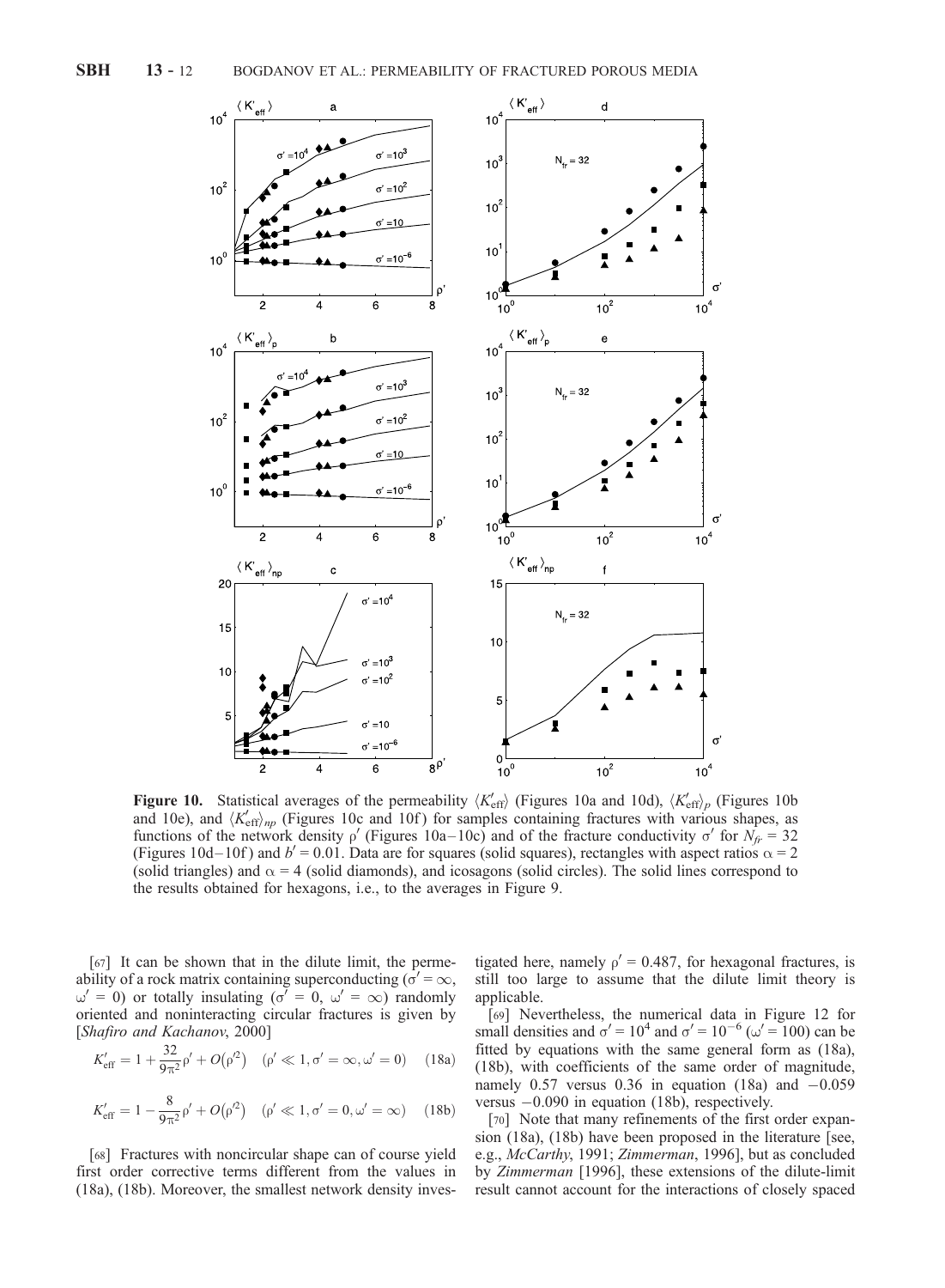$\rho < 1$  (non percolating)



 $1 < \rho < 4$  (non percolating)





Figure 11. Two-dimensional illustration of various possible situations according to the network density  $\rho'$ . Shaded arrows denote short gaps that the fluid has to cross through the matrix from a conducting fracture or cluster of fractures to a neighboring one.

fractures, which dominate the problem close to the percolation limit.

#### 5.2. Intermediate Densities:  $1 \leq \rho' \leq 4$

[71] In this range of densities, and for the sample size  $L =$ 4R considered here, percolating and nonpercolating fracture networks coexist in a statistical set of random realizations of unit cells of finite extent, as shown in Figure 6.

[72] This does not induce any dramatic effect when the fracture filling is less permeable than than the rock matrix  $(\sigma' \leq b')$ , as shown by Figure 6. The fractures behave as obstacles for the flow, but the rock matrix remains continuous, and the permeability  $K'_{\text{eff}}$  roughly decreases as a linear function of the network density. There is no significant difference between the averages  $\langle K_{\text{eff}}' \rangle_p$  and  $\langle K_{\text{eff}}' \rangle_{np}$  over the percolating and nonpercolating networks. A linear fit of the data for the hexagonal fracture networks, with  $\sigma' = 10^{-6}$  ( $\omega' = 100$ ) yields

$$
\langle K'_{\text{eff}}\rangle = 0.9972 - 0.0546\rho' \ (\sigma' \ll 1, \omega' \gg 1, r = 0.9998) \tag{19}
$$

[73] For very conducting fractures ( $\sigma' \gg 1$ ), a very different behavior is observed between the percolating and nonpercolating networks.

[74] Fractures in nonpercolating networks form finite clusters, which are preferential flow paths, but unconnected ones (see Figure 11b). For  $\sigma' \ge 10^3$ , the hydraulic resistance of these clusters becomes negligible, and permeability is controlled by the gaps that the fluid has to cross through the matrix between neighboring clusters. Hence,  $\langle K'_{\text{eff}} \rangle_{np}$ becomes independent of  $\sigma'$ . It increases with  $\rho'$ , since the

size of the clusters increases and their separation decreases.  $\langle K_{\text{eff}}^{\prime} \rangle_{np}$  reaches about 10 for  $\rho^{\prime} = 3$  (Figure 9). The data for  $\rho' > 3$  are very noisy, because nonpercolating networks become very rare.

[75] If the network percolates, i.e., if the fractures form a connected path through the medium,  $K_{\text{eff}}$  is at least equal to  $K_n$ , and therefore

$$
\langle K_{\rm eff} \rangle_p \ge \langle K_n \rangle_p, \quad \langle K'_{\rm eff} \rangle_p \ge \sigma' \langle K'_n \rangle_p \tag{20}
$$

Note that the two permeabilities  $K_{\text{eff}}$  and  $K_n$  have been defined as direct applications of (9). Hence,  $\langle K_{\text{eff}}^{\prime} \rangle_p$  does not reach any finite limit when  $\sigma'$  increases. For finite fracture conductivity  $\sigma'$ , the rock matrix also contributes to the flow, as well as fractures which are not connected to the percolating cluster but can be reached by crossing short gaps through the matrix (Figure 11c). For instance, with  $\rho' =$ 2.5, about one third of the fractures do not belong to the percolating cluster [Koudina et al., 1998, Table II]. Thus the inequality in equation (20) is strict. However, the difference between  $\langle K'_{\text{eff}}\rangle_p$  and  $\sigma'$   $\langle K'_n\rangle_p$  should decrease when  $\sigma'$ increases, since the contribution of the matrix to the flow becomes negligible.

[76] This is checked in Figure 13a, where the average  $\langle K_{\text{eff}}' \rangle_p$  for samples containing networks of square, rectangular, hexagonal or icosagonal fractures with  $\sigma' \ge 10^2$ , are



Figure 12. Permeability of samples containing lowdensity networks of hexagonal, superconducting or insulating fractures versus the density  $\rho'$ . The symbols correspond to individual realizations, the solid lines correspond to the statistical average, and the dashed lines correspond to equations (18a), (18b).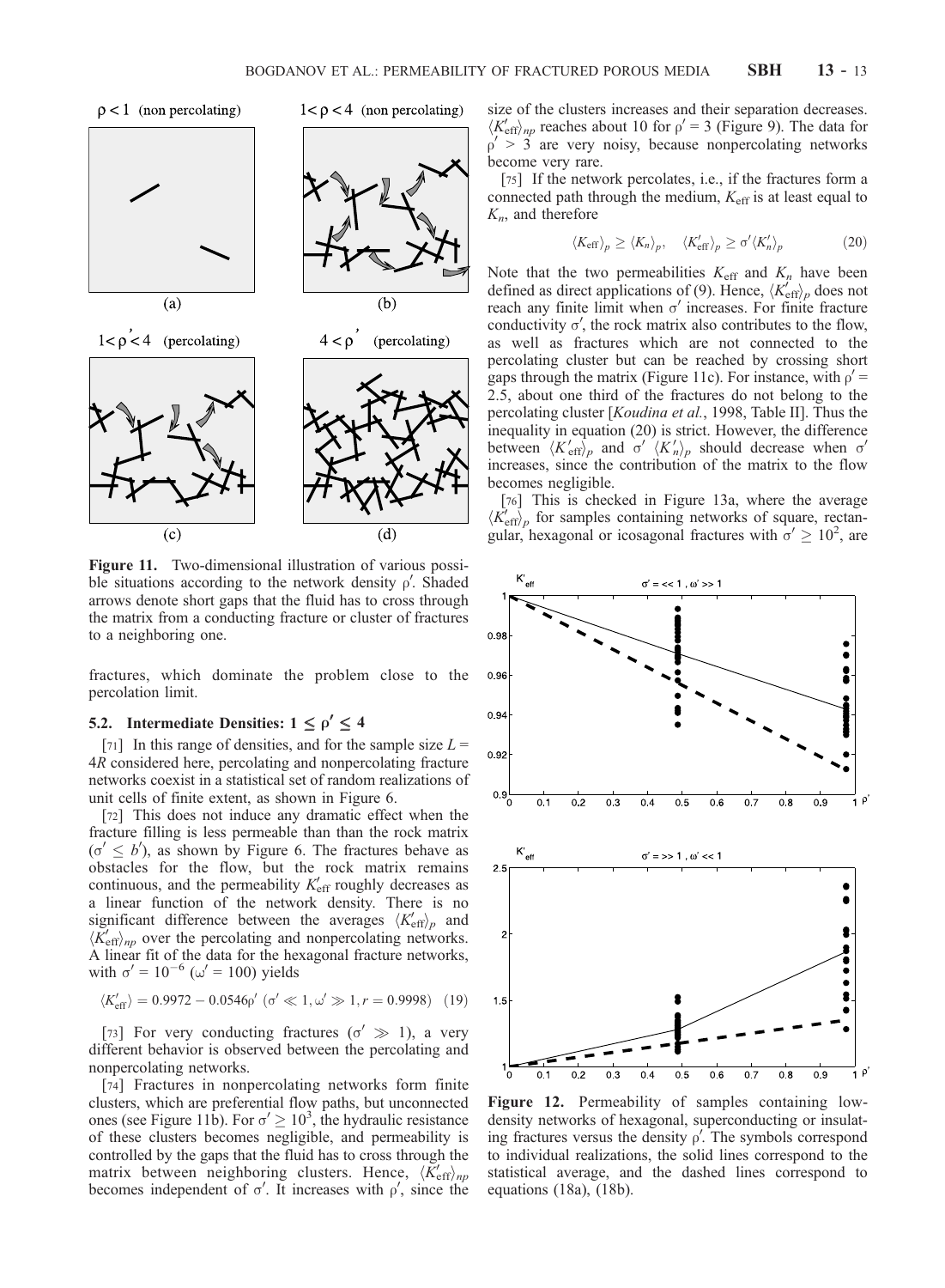compared with  $\sigma' \langle K'_n \rangle_p$  as determined by *Koudina et al.* [1998], for networks of hexagonal fractures, with the same sample size  $L = 4R$ . For instance, for  $\rho' = 3$ ,  $\langle K_{\text{eff}} \rangle_p$  exceeds  $\sigma'$   $\langle K'_n \rangle_p$  by a factor about 4 for  $\sigma' = 10^2$  and by a factor about 2 for  $\sigma' = 10^4$ .

[77] The same observations can be made in Figure 14a, where the ratio  $\langle K'_{\text{eff}} \rangle_p / \sigma'$  is plotted as a function of  $\rho'$ , for networks of hexagons and  $\sigma' = 10$  to  $10^4$ . For  $\rho' < 2.5$ , our data are less reliable because fewer networks percolate, and strong statistical fluctuations result from the proximity of the percolation threshold  $\rho'_{c} = 2.3$ .

# 5.3. Large Densities:  $4 \le \rho' \le 8$

[78] When  $\rho'$  still increases, or when  $\rho' > \rho'_c$  in a large enough sample, the probability of percolation of the finite fracture networks tends toward 1; for instance, it is larger than 0.99 for  $\rho' = 4$  if  $L = 4R$ , and for  $\rho' = 3$  if  $L = 8R$ . In addition, almost all the fractures are connected to the percolating cluster when  $\rho' \ge 4$  [see *Koudina et al.*, 1998].

[79] When fracture conductivity increases, the contribution of the matrix to the flow vanishes faster than in the previous case of intermediate densities, because it does not help reaching isolated fractures anymore (Figure 11d). Figures 13b and 14b shows that the fractured medium and fracture network permeabilities are nearly equal for  $\rho' \geq 4$ and  $\sigma' \geq 10^3$ 

$$
\langle K_{\text{eff}} \rangle \approx \langle K_n \rangle, \quad \langle K'_{\text{eff}} \rangle \approx \langle K'_n \rangle \sigma' \quad (\rho' \ge 4, \sigma' \ge 10^3)
$$
 (21)

[80] For insulating fractures, there is no qualitative change with respect to the behavior for smaller densities. A least squares fit of all the data for  $\rho' \leq 8$  introduces a quadratic correction to the first order expansion (19)

$$
\langle K'_{\text{eff}} \rangle = 1.0010 - 0.0604 \rho'
$$
  
+ 0.0014 \rho^2 (\sigma' \ll 1, \omega' \gg 1, r = 0.99996) (22)

#### 5.4. Very Large Densities

[81] Very dense networks were not investigated in this study, but some trends can be extrapolated from the previous results.

[82] For very conducting fractures, the fractured rock permeability is expected to remain equal to the fracture network permeability, as stated by equation (21).

[83] For insulating fractures, a regular decrease of  $K_{\text{eff}}'$ , such as the one predicted by equation (22), can be expected as long as the rock matrix remains well connected. A transition to another regime should take place only when the fracture density is so large that the rock is partitioned into disconnected finite blocks, and the fluid has to cross the fractures in order to travel through the sample. A rough estimate of the density corresponding to this transition can be derived as follows.

[84] The density of finite solid blocks bounded by the fractures was obtained by Huseby et al. [1997] and Adler and Thovert [1999] as

$$
\rho'_b \approx 5.710^{-5} \rho'^{4.46} \tag{23}
$$



**Figure 13.** Average permeabilities (a)  $\langle K'_{\text{eff}} \rangle_p$  and (b)  $\langle K_{\text{eff}}' \rangle$  in porous samples containing networks of square (solid square), rectangular with aspect ratios  $\alpha = 2$  (solid triangles) and  $\alpha = 4$  (solid diamonds), hexagonal (solid inverted triangles) or icosagonal (solid circles) fractures, with conductivities  $\sigma' = 10^2$ ,  $10^3$  or  $10^4$ . The solid line and open symbols correspond to  $\sigma'$   $\langle K'_n \rangle_p$  (a) and  $\sigma'$   $\langle K'_n \rangle$  (b), as determined by Koudina et al. [1998], for networks of hexagonal fractures (solid lines) and rectangular fractures with aspect ratios  $\alpha = 2$  (open triangles) and  $\alpha = 4$  (open diamonds).

The volume fraction  $f_b$  of finite blocks is

$$
f_b = \frac{V_b}{V_{ex}} \rho'_b \tag{24}
$$

where  $V_b$  is the average block volume, and  $V_{ex}$  the fracture exclusion volume. The largest tetrahedral block which can be obtained from the intersection of four fractures has a be obtained from the intersection of four fractures has a volume  $V_b = \sqrt{6}R^3/4$ , i.e.,  $V_b/V_{ex} = 0.062$ . Therefore the rock matrix is not expected to stop percolating  $(f_b = 1)$ below  $\rho' \approx 17$ . Huseby et al. [1997] have built thousands of fracture networks, with various fracture shapes and  $\rho'$  up to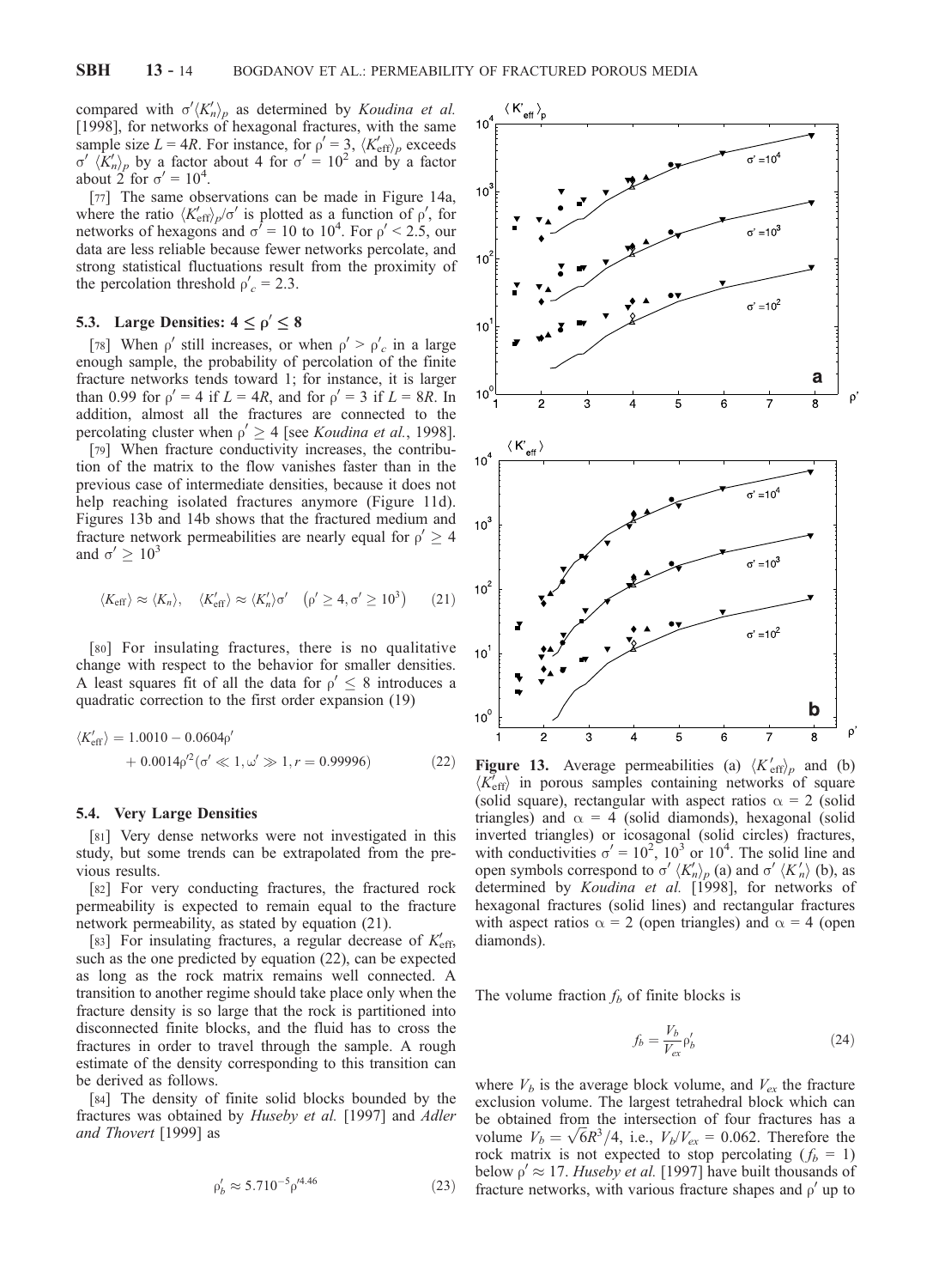

**Figure 14.** The ratios (a)  $\langle K_{\text{eff}}' \rangle_p / \sigma'$  and (b)  $\langle K_{\text{eff}}' \rangle / \sigma'$  in porous samples containing hexagonal fractures with conductivities  $\sigma' = 10$  (solid triangles),  $10^2$  (solid diamonds),  $10<sup>3</sup>$  (solid squares) and  $10<sup>4</sup>$  (solid circles). The solid line corresponds to  $\langle K_n' \rangle_p$  (Figure 14a) and  $\langle K_n' \rangle$  (Figure 14b) as determined by Koudina et al. [1998].

16, and never observed a complete partition of the matrix into finite blocks.

#### 6. Concluding Remarks

[85] The permeability of a fractured porous medium has been investigated by a direct approach which takes into account the real geometry of the fracture network and the distribution of the physical properties. This approach required the development of a new software.

[86] Its application in this paper was limited to domains with spatially periodic boundary conditions, but other conditions can be easily implemented in the code in its present version.

[87] These results have shown the importance of the percolation threshold of the fracture network, which has been specifically addressed in Section 5.2. In Section 5.4, a second percolation threshold which occurs for large densities when the porous matrix stops percolating, is tentatively discussed. Moreover, the shape of the fracture can be taken into account by means of the excluded volume.

[88] The summary of the results in Figure 14 also shows that the contribution of matrix flow to the global effective permeability  $K_{\text{eff}}$  is very important for small and intermediate fracture densities, and that it is still significant even for large densities when the fractures are poorly conducting. This demonstrates the interest of the present approach. The difference between  $K_{\text{eff}}$  and its approximation  $K_n$  used in dual porosity models can only be quantified by actually solving the flow equations in the fully discretized fracture and matrix domains.

[89] This study of flow through fractured porous media has been extended to single-phase compressible flow [Bogdanov et al., 2003]. Transient multiphase flows are currently investigated, and coupling between hydrodynamic and mechanic phenomena will be addressed in a near future.

[90] Acknowledgments. Most computations were performed at CINES (subsidized by the MENESR) whose support is gratefully acknowledged.

### References

- Adler, P. M., Porous Media: Geometry and Transports, Butterworth-Heinemann, Woburn, Mass., 1992.
- Adler, P. M., and J.-F. Thovert, Fractures and Fracture Networks, Kluwer Acad., Norwell, Mass., 1999.
- Aifantis, E. C., On Barrenblatt's problem, Int. J. Eng. Sci., 18, 857-867, 1980.
- Andersson, J., and B. Dverstorp, Conditional simulations of fluid flow in three-dimensional networks of discrete fractures, Water Resour. Res., 23, 1876 – 1886, 1987.
- Arbogast, T., J. Douglas, and U. Hornung, Derivation of the double-porosity model of single phase flow via homogeneisation theory, SIAM J. Math. Anal., 21, 823 – 836, 1990.
- Barenblatt, G. I., and Y. P. Zheltov, Fundamental equations of filtration of homogeneous liquids in fissured rocks, Sov. Dokl. Akad. Nauk, Engl. Transl., 13, 545 – 548, 1960.
- Barenblatt, G. I., Y. P. Zheltov, and I. N. Kochina, Basic concepts in the theory of seepage of homogeneous liquids in fissured rocks, Sov. Appl. Math. Mech., Engl. Transl., 24, 852-864, 1960.
- Bastian, P., Z. Chen, R. Ewing, R. Helmig, H. Jakobs, and V. Reichenberger, Numerical simulation of multiphase flow in fractured porous media, in Numerical Treatment of Multiphase Flows in Porous Media, edited by Z. Chen, R. E. Ewing, and Z. C. Shi, Springer-Verlag, New York, 2000.
- Bogdanov, I. I., V. V. Mourzenko, J.-F. Thovert, and P. M. Adler, Pressure drawdown well tests in fractured porous media, Water Resour. Res, doi:10.1029/2000WR000080, in press, 2003.
- Bruel, D., Integrated reservoir modelling at the European hot dry rock geothermal research project, paper presented at 26th Workshop on Geothermal Reservoir Engineering, Stanford Univ., Stanford, Calif., 2001.
- Cacas, M. C., E. Ledoux, G. de Marsily, G. Tillie, A. Barbreau, E. Durand, B. Feuga, and P. Peaudecerf, Modeling fracture flow with a stochastic discrete fracture network, 1, The flow model, Water Resour. Res., 26, 479 – 489, 1990a.
- Cacas, M. C., E. Ledoux, G. de Marsily, A. Barbreau, P. Calmels, B. Gaillard, and R. Margritta, Modeling fracture flow with a stochastic discrete fracture network, 2, The transport model, Water Resour. Res., 26, 491-500, 1990b.
- Chen, Z. X., Transient flow of slightly compressible fluids through doubleporosity, double-permeability systems-A state of the art review, Transp. Porous Media, 4, 147 – 184, 1989.
- Chen, Z. X., Analytical solutions for the double-porosity, double-permeability and layered systems, J. Petrol. Sci. Eng., 5, 1-24, 1990.
- Dershowitz, W. S., and C. Fidelibus, Derivation of equivalent pipe network analogues for three-dimensional discrete fracture networks by the boundary element method, Water Resour. Res., 35, 2685-2691, 1999.
- Dershowitz, W. S., and I. Miller, Dual porosity fracture flow and transport, Geophys. Res. Lett., 22, 1441 – 1444, 1995.